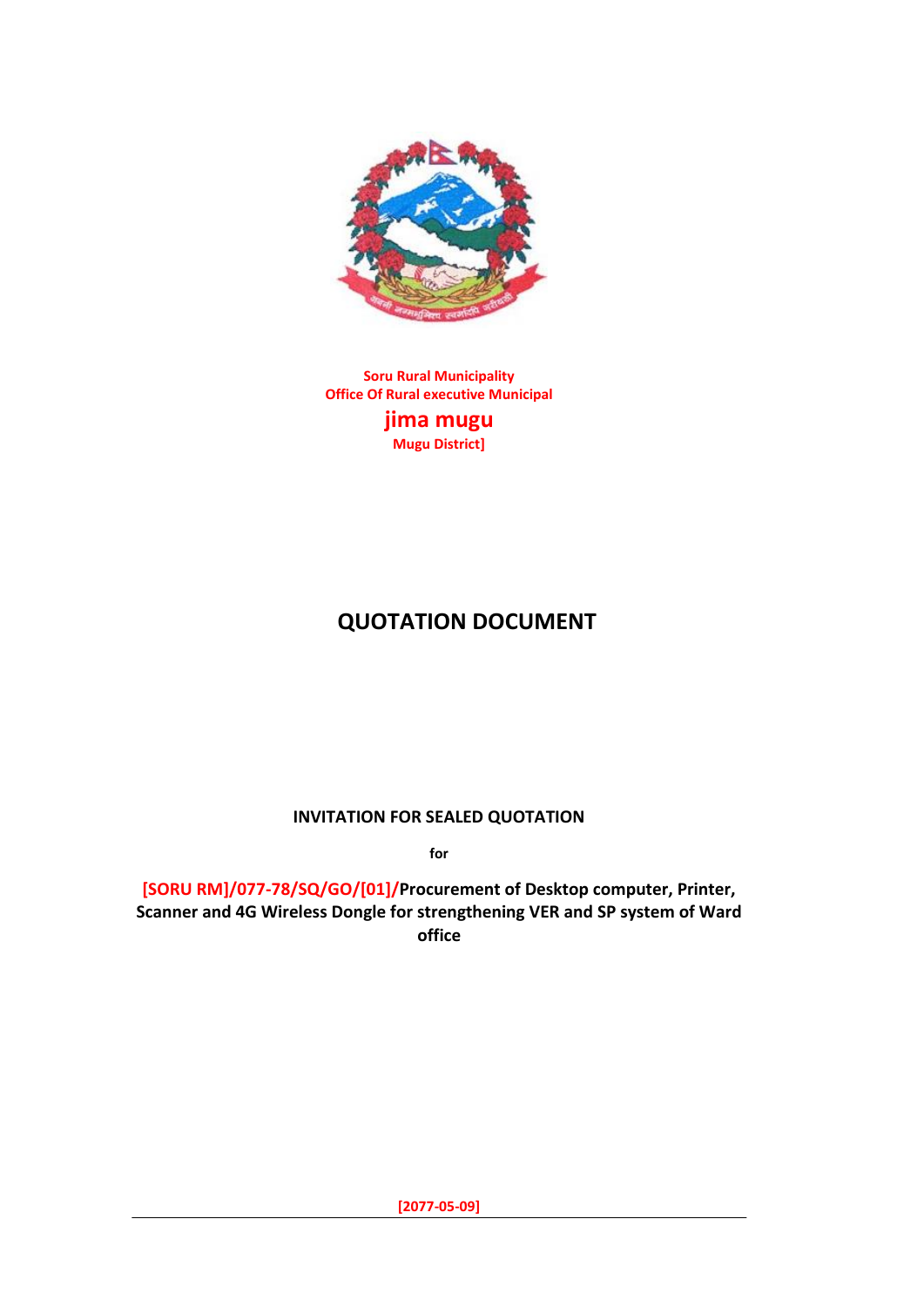### Table of Contents

| Section IV. Quotation Form and Price Schedule  11 |  |
|---------------------------------------------------|--|
|                                                   |  |
|                                                   |  |
|                                                   |  |
|                                                   |  |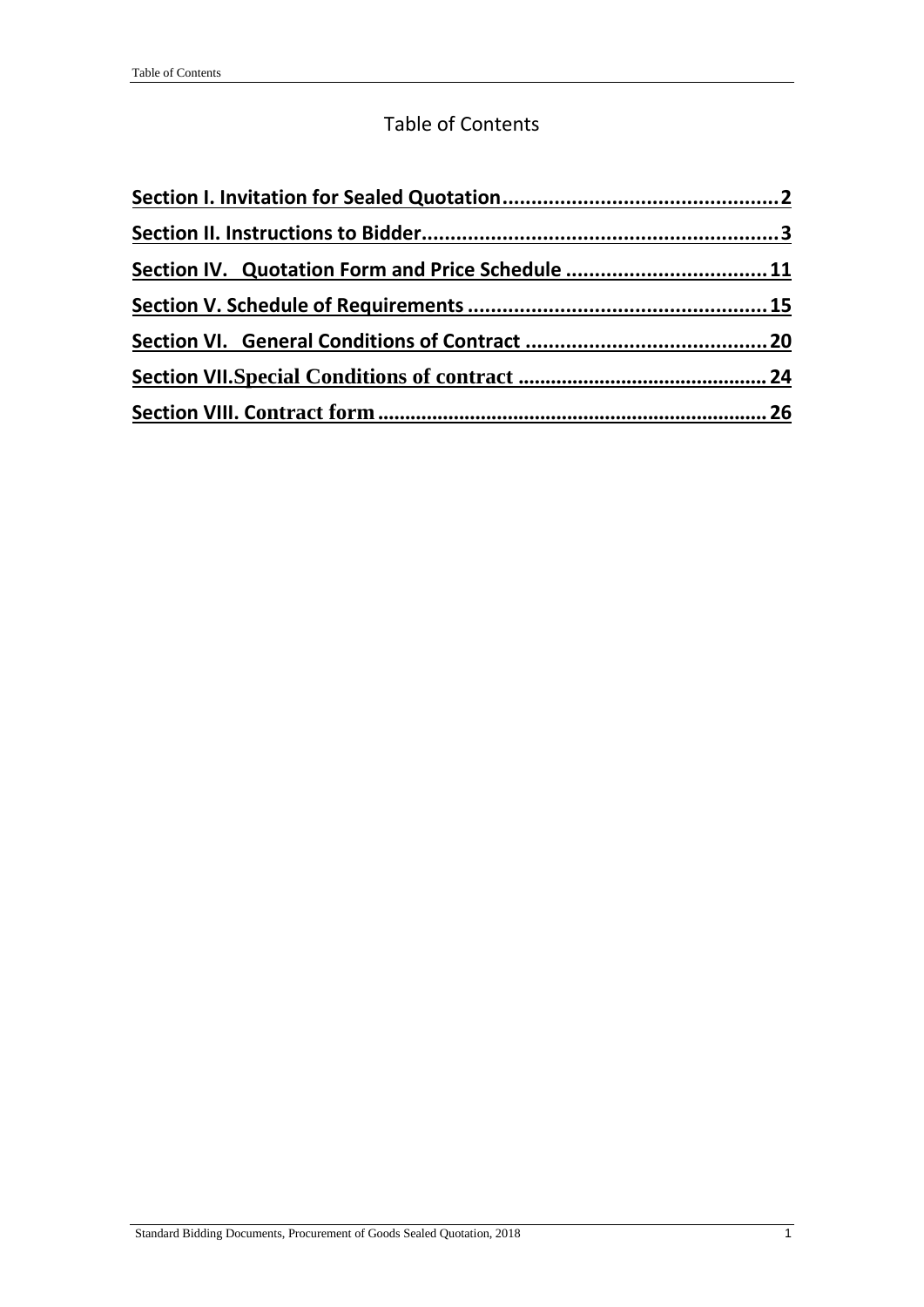# <span id="page-2-0"></span>**Section I. Invitation for Sealed Quotation**

GOVERNMENT OF NEPAL KARNALI PROVIANCE **SORU RURAL MUNICIPALITY MUGU, DISTRICT INVITATION FOR SEALED Quotation (First Date of Publication: 2077-05-09)**

- 1. The Soru Rural Municipality invites sealed quotations from registered Suppliers for the supply, delivery, installation and testing of [desktop computer- 11 Nos., printer 11 Nos, scanner 11 Nos and 4G wireless dongle 11 Nos.]
- 2. Eligible Bidders may obtain further information and inspect the Bidding Documents at the office of [Soru Rural Municipality, Mugu, [facsimile numbers 9868395632] [or] [may visit website of Soru Rural Municipality www.sorurm.gov.np.]
- 3. A complete set of Bidding Documents may be purchased from the office of [Soru Rural Municipality, Mugu] by eligible Bidders on the submission of a written application, along with the copy of company/firm registration certificate, and upon payment of a non-refundable fee of NRs. 3000.00 till 2077-06-09 no later then 12 Hours.
- 4. Sealed bids must be submitted to the office [Soru Rural Municipality, Mugu district] by hand before 12:00 AM on 2077-06-09. Bids received after this deadline will be rejected.
- 5. The bids will be opened in the presence of Bidders' representatives who choose to attend at 2077-06-09 and 14 Hours at the office of [Soru Rural Municipality, Mugu, District]. Bids must be valid for a period of 45 days after bid opening and must be accompanied by a bid security amounting to a minimum of [28875 (2.5% of 1155000)], which shall be valid for 30 days beyond the validity period of the bid (i.e. [insert the date]). If bidder wishes to submit the Cash Security, the cash should be deposited in Deposit Account No. [45100301010002] at [Rastriya Banejya Bank, Sorukot Branch, Mugu] and submit the receipt of the deposited amount of cash along with the Sealed Quotation.
- 6. If the last date of purchasing and /or submission falls on a government holiday, then the next working day shall be considered as the last date. In such case the validity period of the bid security shall remain the same as specified for the original last date of bid submission.
- 7. The Purchaser reserves the right to accept or reject, wholly or partly any or all the Sealed Quotations without assigning any reason, whatsoever.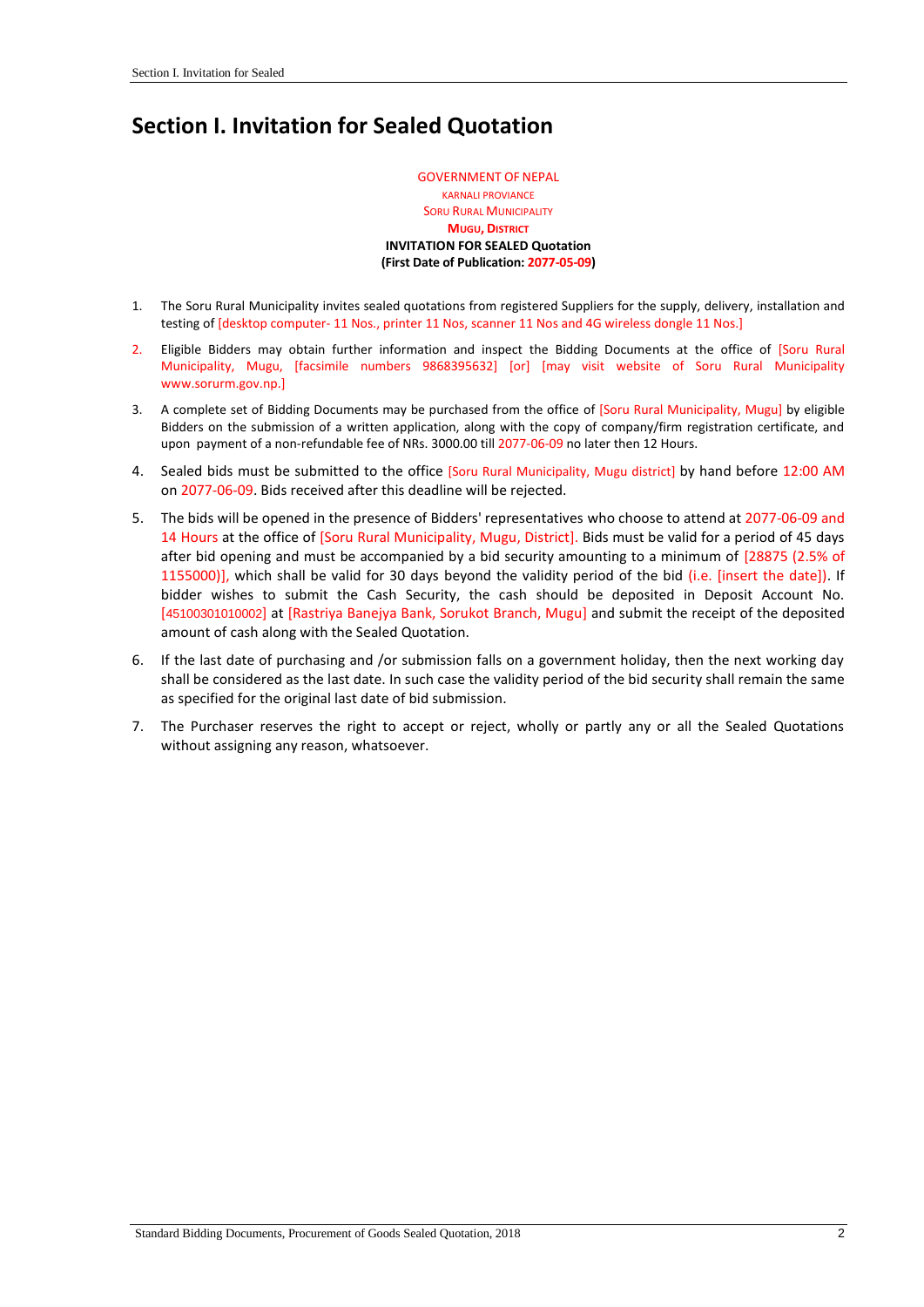## <span id="page-3-0"></span>**Section II. Instructions to Bidder**

| 1. | <b>Scope of Works</b>          | 1.1 The Purchaser stated in the BDS for the procurement of Goods as detailed in<br>attached specifications, drawings and the bill of quantities provided herein.<br>The name of Purchaser, name of project and contract identification number<br>of Contracts are provided in the BDS. |  |  |  |  |  |
|----|--------------------------------|----------------------------------------------------------------------------------------------------------------------------------------------------------------------------------------------------------------------------------------------------------------------------------------|--|--|--|--|--|
| 2. | <b>Eligible Bidder</b>         | 2.1 This Invitation for Bids is open to all registered Suppliers with eligibility criteria<br>specified below.                                                                                                                                                                         |  |  |  |  |  |
|    |                                | Up to date Firm/Company Registration Certificate<br>a)                                                                                                                                                                                                                                 |  |  |  |  |  |
|    |                                | VAT and PAN Registration Certificates<br>b)                                                                                                                                                                                                                                            |  |  |  |  |  |
|    |                                | Tax Clearance Certificate for the Fiscal Year [2075/76]<br>c)                                                                                                                                                                                                                          |  |  |  |  |  |
|    |                                | Power of Attorney to sign the Sealed Quotation<br>d)                                                                                                                                                                                                                                   |  |  |  |  |  |
|    |                                | JV Agreement, or a letter of intent to enter into JV, signed by all legally<br>e)<br>authorized signatories of all the parties to the existing or intended JV,<br>in case of Sealed Quotation is submitted from JV. Other                                                              |  |  |  |  |  |
|    |                                | Should have Authorised Service Centres in Nepal (submit evidence)<br>f)                                                                                                                                                                                                                |  |  |  |  |  |
|    |                                | Catalogue of proposed goods.<br>g)                                                                                                                                                                                                                                                     |  |  |  |  |  |
|    |                                | Certificate of Technican who have minimum 3 year's in PLC Computer<br>h)<br>Technology.                                                                                                                                                                                                |  |  |  |  |  |
|    |                                | 2.2 A bidder declared blacklisted and ineligible by the GoN, Public Procurement<br>Monitoring Office (PPMO) and/or the DP in case of DP funded project, shall be<br>ineligible to bid for a contract during the period of time determined by the<br>GoN, PPMO and/or the DP.           |  |  |  |  |  |
|    | 3. One Quotation per<br>Bidder | 3.1 Each Bidder shall submit only one quotation, A Bidder who submits more than<br>one quotation shall cause all the quotations with the Bidder's participation<br>to be disqualified.                                                                                                 |  |  |  |  |  |
| 4. | Cost of Bidding                | 4.1 The Bidder shall bear all costs associated with the preparation and submission<br>of his Quotatio and the Purchaser shall in no case be liable for those costs.                                                                                                                    |  |  |  |  |  |
| 5. | <b>Site Visit</b>              | 5.1 The Bidder at his own cost, responsibility and risk may visit the site of the<br>supply, delivery or installation of Goods and acquire all necessary<br>information for preparing the bid and entering into a contract for the<br>procurement of Goods.                            |  |  |  |  |  |
| 6. | <b>Content of</b>              | 6.1 The Quotation Form comprise the documents listed below:                                                                                                                                                                                                                            |  |  |  |  |  |
|    | <b>Quotation Form</b>          | 1. Section I: Invitation for Sealed Quotation (SQ)                                                                                                                                                                                                                                     |  |  |  |  |  |
|    |                                | 2. Section II: Instructions to Bidders                                                                                                                                                                                                                                                 |  |  |  |  |  |
|    |                                | 3. Section III: Bid Data Sheet                                                                                                                                                                                                                                                         |  |  |  |  |  |
|    |                                | 4. Section IV Quotation Forms and Price Schedule                                                                                                                                                                                                                                       |  |  |  |  |  |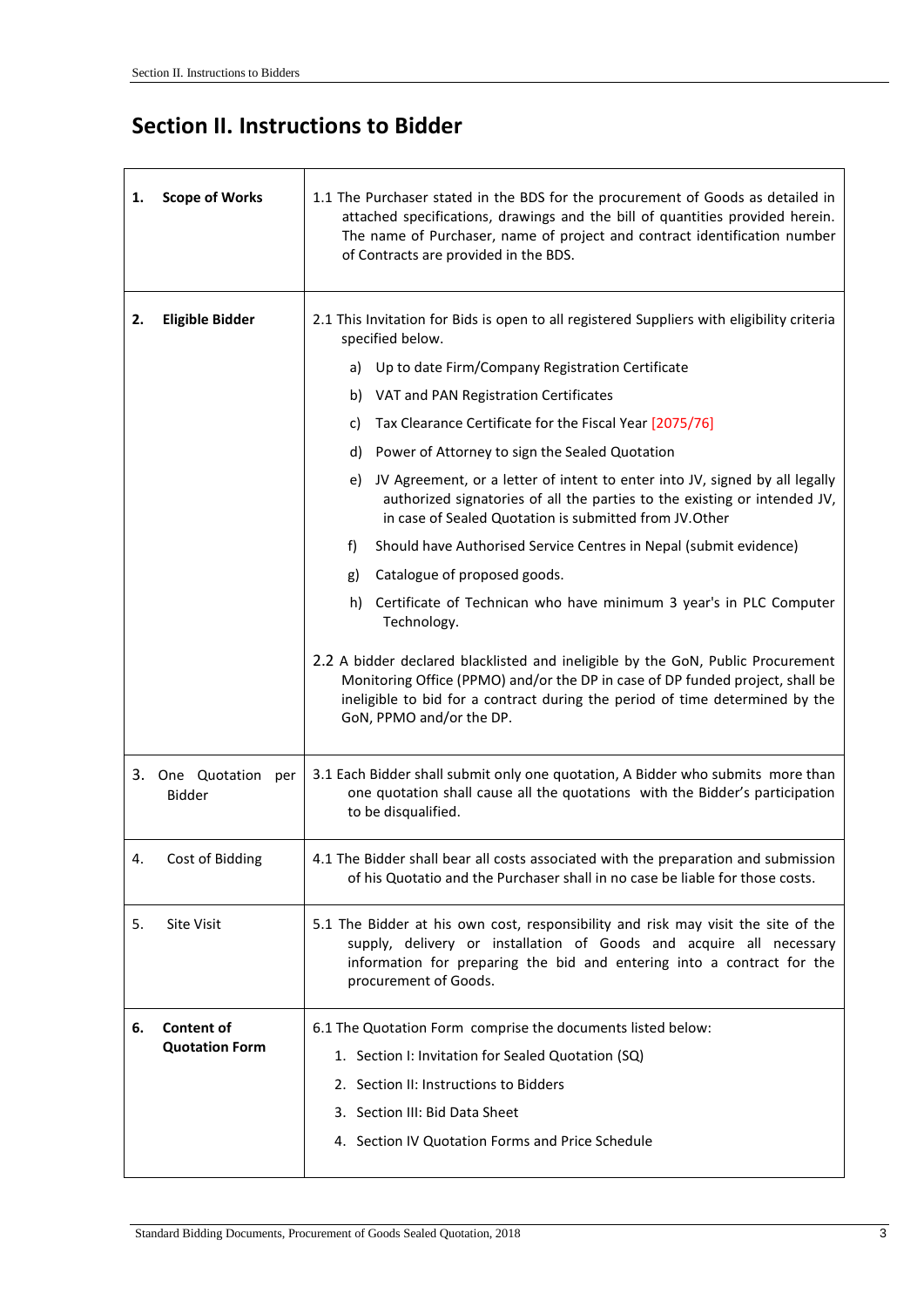|    |                                      | 5. Section V: Schedule of Requirements                                                                                                                                                                                                                                                                                                                                                                                                                                                                                                                                                               |
|----|--------------------------------------|------------------------------------------------------------------------------------------------------------------------------------------------------------------------------------------------------------------------------------------------------------------------------------------------------------------------------------------------------------------------------------------------------------------------------------------------------------------------------------------------------------------------------------------------------------------------------------------------------|
|    |                                      | 6. Section VI: General Conditions of Contract (GCC)                                                                                                                                                                                                                                                                                                                                                                                                                                                                                                                                                  |
|    |                                      | 7. Section VII: Special Conditions of Contract                                                                                                                                                                                                                                                                                                                                                                                                                                                                                                                                                       |
|    |                                      | 8. Section VIII: Contract Form                                                                                                                                                                                                                                                                                                                                                                                                                                                                                                                                                                       |
| 7. | Clarification                        | 7.1 A prospective Supplier/Bidder may obtain clarification on the Quotation Form<br>from the the Purchaser on or before 5 days prior to the deadline for<br>submission of quotation.                                                                                                                                                                                                                                                                                                                                                                                                                 |
| 8. | Language of<br>Quotation             | 8.1 All documents relating to the Quotation shall be in English or in Nepali.                                                                                                                                                                                                                                                                                                                                                                                                                                                                                                                        |
| 9. | <b>Documents</b>                     | 9.1 The Quotation by the Bidder shall comprise the following:                                                                                                                                                                                                                                                                                                                                                                                                                                                                                                                                        |
|    | <b>Comprising</b><br>Quotation       | <b>Quotation Form and Price Schedules</b><br>a.                                                                                                                                                                                                                                                                                                                                                                                                                                                                                                                                                      |
|    |                                      | <b>Bid Security</b><br>b.                                                                                                                                                                                                                                                                                                                                                                                                                                                                                                                                                                            |
|    |                                      | <b>Schedule of Requirements</b><br>c.                                                                                                                                                                                                                                                                                                                                                                                                                                                                                                                                                                |
|    | 10. Quotation Prices                 | 10.1 The Bidder shall indicate on the appropriate Price Schedule the unit prices<br>(where applicable) and total price in Nepali Rupees for all items of the<br>goods to be supplied under the contract.                                                                                                                                                                                                                                                                                                                                                                                             |
|    |                                      | 10.2 All duties, taxes and other levies payable by the Bidder under the contract<br>shall be included in the rates, prices and total Bid Price submitted by the<br>Bidder.                                                                                                                                                                                                                                                                                                                                                                                                                           |
|    |                                      | 10.3 Price quoted by the Bidder shall remain fixed and valid until completion of<br>the Contract Performance and will not be subject to variation in any<br>account.                                                                                                                                                                                                                                                                                                                                                                                                                                 |
|    | 11. Quotation<br>Validity            | 11.1 The Sealed Quotation shall remain valid for the period of 45 days after<br>opening of the quotation. A bid valid for a shorter period shall be rejected<br>by the Purchaser as nonresponsive.                                                                                                                                                                                                                                                                                                                                                                                                   |
|    | 12. Quotation/Bid<br><b>Security</b> | 12.1 The Bidder shall furnish as part of its Sealed Quotation, in original form, a<br>bid security as specified in the BDS. In case of e-submission of<br>Quotation, the Bidder shall upload scanned copy of Bid security letter at<br>the time of electronic submission of the Sealed Quotation. The Bidder<br>accepts that the scanned copy of the Bid security shall, for all purposes,<br>be equal to the original. The details of original Bid Security and the<br>scanned copy submitted with e-Sealed Quotation should be the same<br>otherwise the Sealed Quotation shall be non-responsive. |
|    |                                      | 12.2 The Bid Security shall be, at the Bidder's option, in any of the following<br>forms:<br>an unconditional bank guarantee from Commercial Bank or<br>(a)<br>Financial Institution eligible to issue Bank Guarantee as per<br>prevailing Law or;<br>a cash deposit voucher in the Purchaser's Account as specified<br>(b)                                                                                                                                                                                                                                                                          |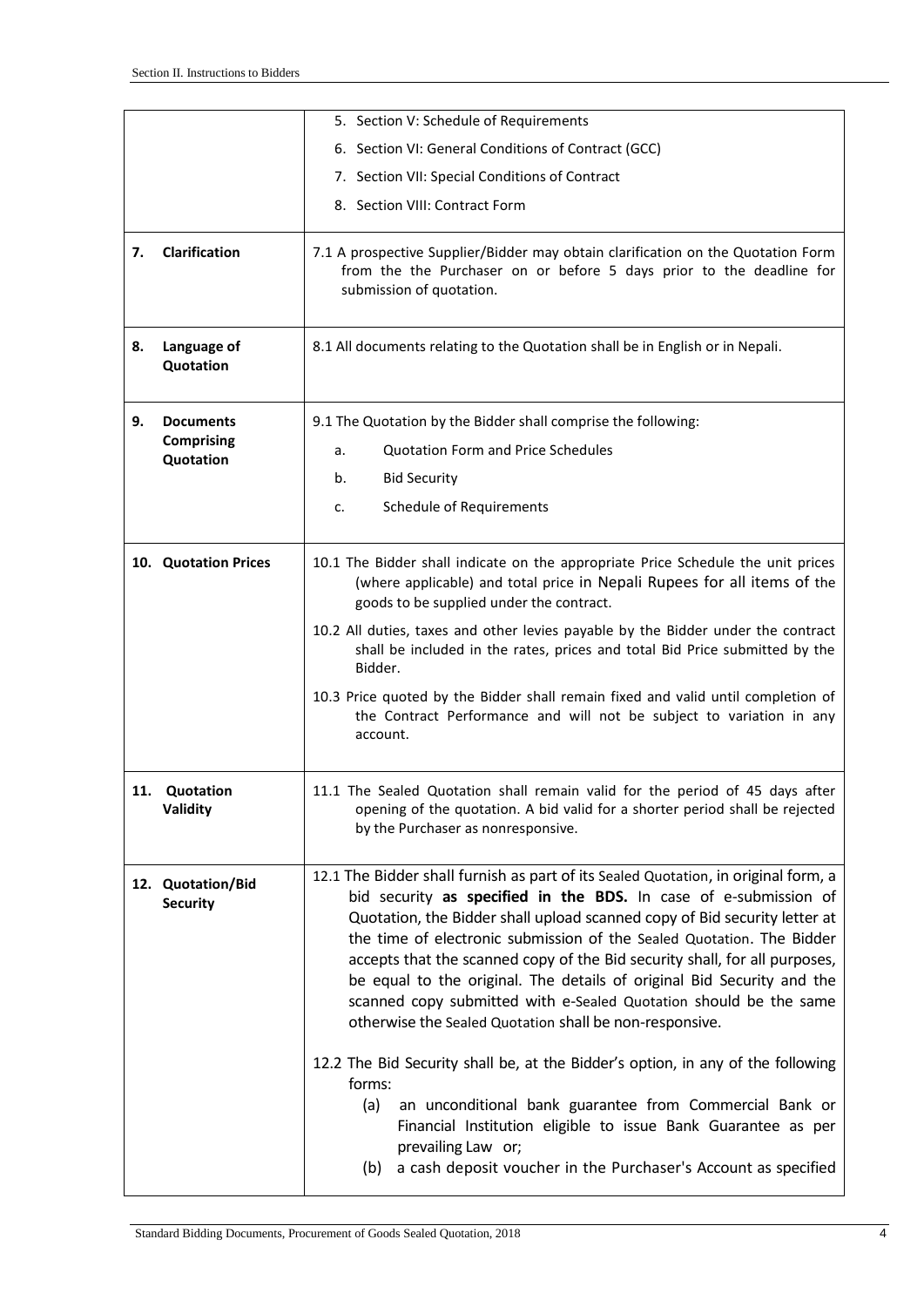|                                                        | in the BDS                                                                                                                                                                                                                                                                                                                                                                                                                                                                                                                                                                                                                                                                                                                                                                                                                                                                                                                                                                                                                                                                                                                                                                                                                                                                                                                                                                                                                                                                                                                                                                         |
|--------------------------------------------------------|------------------------------------------------------------------------------------------------------------------------------------------------------------------------------------------------------------------------------------------------------------------------------------------------------------------------------------------------------------------------------------------------------------------------------------------------------------------------------------------------------------------------------------------------------------------------------------------------------------------------------------------------------------------------------------------------------------------------------------------------------------------------------------------------------------------------------------------------------------------------------------------------------------------------------------------------------------------------------------------------------------------------------------------------------------------------------------------------------------------------------------------------------------------------------------------------------------------------------------------------------------------------------------------------------------------------------------------------------------------------------------------------------------------------------------------------------------------------------------------------------------------------------------------------------------------------------------|
|                                                        | In the case of a bank guarantee, the Bid Security shall be submitted<br>either using the Bid Security Form included in Section III (Bidding<br>Forms) or in another Form acceptable to the Purchaser. The form<br>must include the complete name of the Bidder. The Bid security shall<br>be valid for minimum thirty (30) days beyond the original validity<br>period of the bid<br>12.3 Any Sealed Quotation not accompanied by an enforceable and<br>substantially compliant bid security, shall be rejected by the Purchaser<br>as nonresponsive. In case of e-Submission, if the scanned copy of an<br>acceptable Bid Security letter is not uploaded with the electronic Bid<br>then Bid shall be rejected.<br>12.4 The Bid security shall be forfeited if:<br>(a) a Bidder requests for withdrawal or modification during the<br>period of Quotation validity specified by the Bidder on the Letter of<br>Bid, after Sealed Quotation submission deadline.<br>(b) a Bidder changes the prices or substance of the Sealed Quotation<br>while providing information;<br>(c) a Bidder involves in fraud and corruption pursuant to clause 26;<br>(d) the successful Bidder fails to:<br>(i) furnish a performance security in accordance with clause 25;<br>(ii) sign the Contract in accordance within the period stipulated in<br>Letter of Award.; or<br>(iii) accept the correction of arithmetical errors pursuant to clause<br>19.1<br>(iv) fails to provide the clarification of its Quotation by the date and<br>time set in the Purchaser's request for clarification |
| 13. Format and<br>Signing of<br><b>Quotations</b>      | 13.1 The Quotation shall be typed or written in indelible ink and shall be<br>signed by an authorized person. Any entries or amendments<br>including alternations, additions or corrections made shall be<br>initialled by the same authorized person.                                                                                                                                                                                                                                                                                                                                                                                                                                                                                                                                                                                                                                                                                                                                                                                                                                                                                                                                                                                                                                                                                                                                                                                                                                                                                                                             |
| 14. Sealing and<br><b>Marking of</b><br>Quotations     | 14.1 Bidders may submit their bids by manually or by electronically.<br>When so specified in the BDS. Procedures for submission, sealing and<br>marking are as follows:<br>Bidders submitting bids by manually. The Bidder shall submit his bid in<br>sealed envelopes. The envelope shall be addressed to the Purchaser<br>as specified in the BDS and shall bear the name and identification<br>number of the Sealed quotation.<br>14.2 Bidders submitting Bids electronically shall follow the electronic bid<br>submission procedure specified in the BDS                                                                                                                                                                                                                                                                                                                                                                                                                                                                                                                                                                                                                                                                                                                                                                                                                                                                                                                                                                                                                      |
| 15. Deadline for<br>Submission of<br><b>Quotations</b> | 15.1 Quotations shall be delivered to the Purchaser at the address no later than<br>the time and date specified in the BDS.                                                                                                                                                                                                                                                                                                                                                                                                                                                                                                                                                                                                                                                                                                                                                                                                                                                                                                                                                                                                                                                                                                                                                                                                                                                                                                                                                                                                                                                        |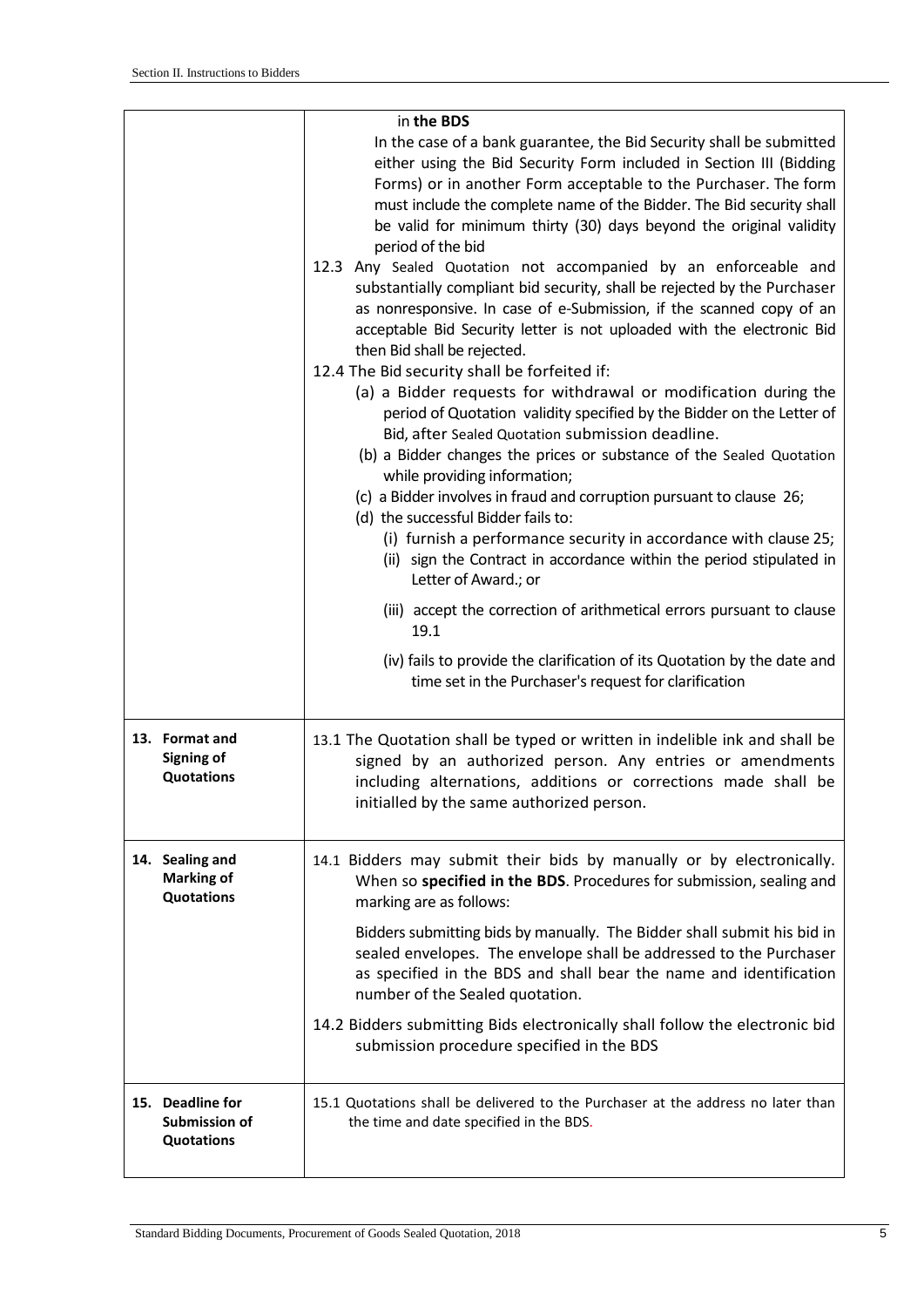| 16. Late Quotation                                                        | 16.1 Any Quotation received by the Purchaser after the deadline shall not be<br>accepted and shall be returned unopened to the Bidder upon request.                                                                                                                                                                                                                                                                                                                                                                                                                                                                                                                                                                                                                          |  |  |  |  |
|---------------------------------------------------------------------------|------------------------------------------------------------------------------------------------------------------------------------------------------------------------------------------------------------------------------------------------------------------------------------------------------------------------------------------------------------------------------------------------------------------------------------------------------------------------------------------------------------------------------------------------------------------------------------------------------------------------------------------------------------------------------------------------------------------------------------------------------------------------------|--|--|--|--|
| 17. Modification<br><b>And Withdrawal</b>                                 | 17.1 Sealed Quotations once submitted shall not be withdrawn or modified.                                                                                                                                                                                                                                                                                                                                                                                                                                                                                                                                                                                                                                                                                                    |  |  |  |  |
| 18. Bid Opening                                                           | 18.1 The Purchaser shall open the Quotations in the presence of the Bidders'<br>representatives who choose to attend at the time and in the place as<br>specified in the BDS                                                                                                                                                                                                                                                                                                                                                                                                                                                                                                                                                                                                 |  |  |  |  |
|                                                                           | 18.2 The Purchaser shall prepare and provide minutes of the opening including the<br>information disclosed to those present.                                                                                                                                                                                                                                                                                                                                                                                                                                                                                                                                                                                                                                                 |  |  |  |  |
| 19. Process to be<br><b>Confidential</b>                                  | 19.1 Information relating to the examination, evaluation and comparison of<br>Quotations and recommendations for the award of a contract shall not be<br>disclosed to Bidders or any other persons not officially concerned with such<br>process until the award to the successful Bidder has been announced. Any<br>efforts by the Bidder to influence the Purchaser in the Quotation evaluation,<br>comparison or contract award decisions may result in rejection of Bidder's<br>quotation.                                                                                                                                                                                                                                                                               |  |  |  |  |
| 20.<br><b>Examination</b><br>of<br><b>Quotations</b>                      | 20.1 Prior to the detailed evaluation of Quotations, the Purchaser shall determine<br>whether each Quotation                                                                                                                                                                                                                                                                                                                                                                                                                                                                                                                                                                                                                                                                 |  |  |  |  |
|                                                                           | (a) meets the eligibility criteria defined in Clause 2;                                                                                                                                                                                                                                                                                                                                                                                                                                                                                                                                                                                                                                                                                                                      |  |  |  |  |
|                                                                           | (b) has been properly signed by the authorized person;                                                                                                                                                                                                                                                                                                                                                                                                                                                                                                                                                                                                                                                                                                                       |  |  |  |  |
|                                                                           | (c) is accompanied by the required securities; and                                                                                                                                                                                                                                                                                                                                                                                                                                                                                                                                                                                                                                                                                                                           |  |  |  |  |
|                                                                           | (d) is substantially responsive to the requirements of the Bidding<br>documents.                                                                                                                                                                                                                                                                                                                                                                                                                                                                                                                                                                                                                                                                                             |  |  |  |  |
| <b>Evaluation and</b><br>21.<br><b>Comparison of</b><br><b>Quotations</b> | 21.1 In evaluating the Quotations, the Purchaser shall determine for each<br>Sealed Quotation the evaluated Quotation Price by adjusting any<br>corrections for errors. Quotations shall be checked by the Purchaser<br>for any arithmetic errors. Errors shall be corrected by the Purchaser<br>as follows:<br>(a) only for unit price Contracts, if there is a discrepancy between the                                                                                                                                                                                                                                                                                                                                                                                     |  |  |  |  |
|                                                                           | unit price and the total price that is obtained by multiplying the unit<br>price and quantity, the unit price shall prevail and the total price<br>shall be corrected, unless in the opinion of the Purchaser there is<br>an obvious misplacement of the decimal point in the unit price,<br>in which case the total price as quoted shall govern and the unit<br>price shall be corrected;<br>(b) if there is an error in a total corresponding to the addition or<br>subtraction of subtotals, the subtotals shall prevail and the total<br>shall be corrected; and<br>(c) If there is a discrepancy between the Quotation price in the<br>Summary of Price Schedule and the Quotation amount in item<br>(c) of the Letter of Quotation, the price in the Summary of Price |  |  |  |  |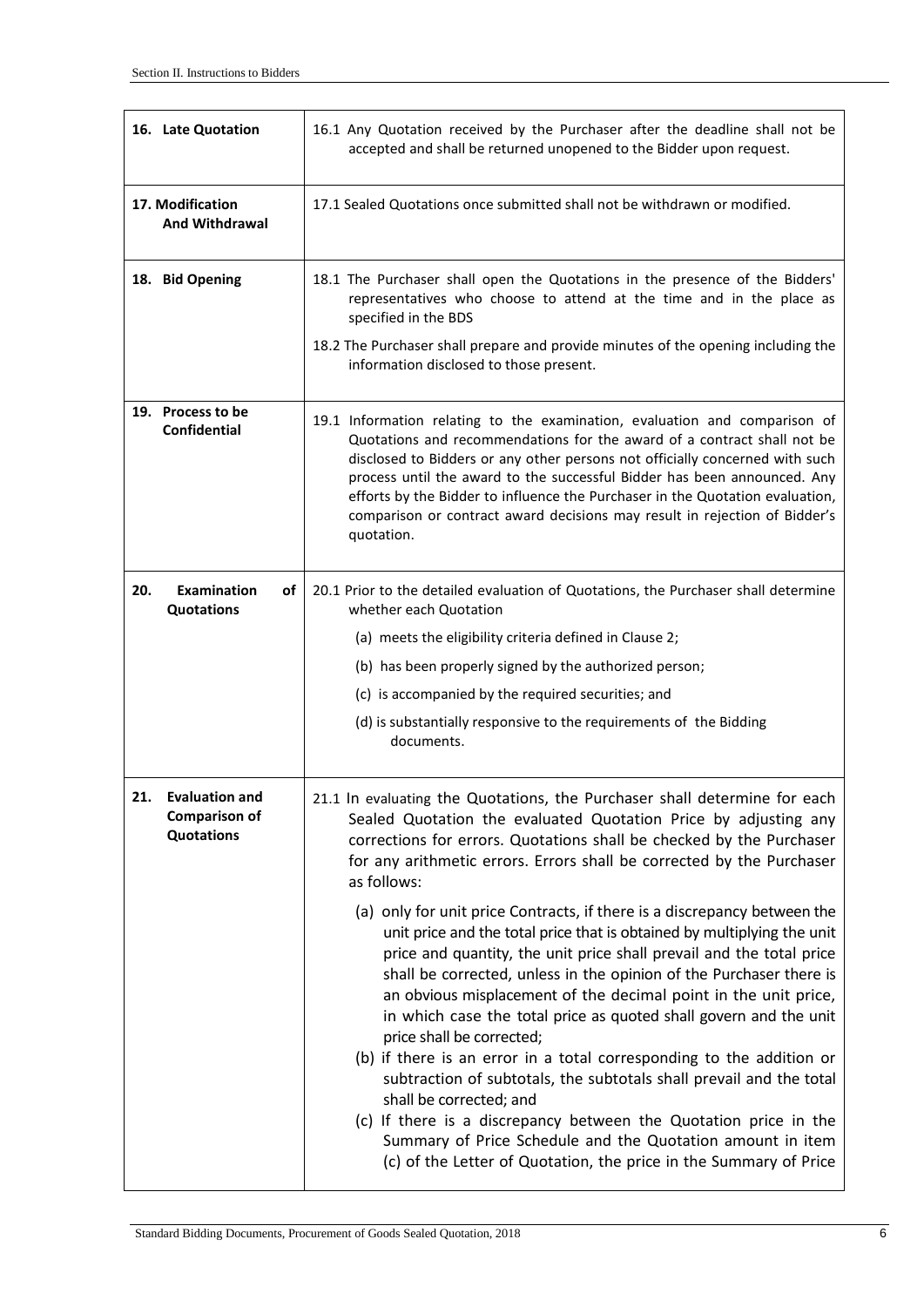|                                                 | Schedule will prevail and the Quotation amount in item (c) of the<br>Letter of Quotation will be corrected.<br>(d) if there is a discrepancy between words and figures, the amount in<br>words shall prevail, unless the amount expressed in words is<br>related to an arithmetic error, in which case the amount in figures<br>shall prevail subject to (a), (b) and (c) above.<br>21.2 If the Bidder that submitted the lowest evaluated bid does not accept the<br>correction of errors, its bid shall be disqualified and its Quotation security<br>shall be forfeited.<br>21.3 In Case, a corruption case is being filed to Court against the Natural Person or<br>Board of Director of the firm/institution /company or any partner of JV, such |
|-------------------------------------------------|-------------------------------------------------------------------------------------------------------------------------------------------------------------------------------------------------------------------------------------------------------------------------------------------------------------------------------------------------------------------------------------------------------------------------------------------------------------------------------------------------------------------------------------------------------------------------------------------------------------------------------------------------------------------------------------------------------------------------------------------------------|
|                                                 | Natural Person or Board of Director of the firm/institution /company or any<br>partner of JV such bidder's bid shall be excluded from the evaluation, if public<br>entity receives instruction from Government of Nepal.                                                                                                                                                                                                                                                                                                                                                                                                                                                                                                                              |
| 22. Award of<br><b>Contract</b>                 | 22.1 The Purchaser shall decide the award of the contract to the Bidder whose<br>Quotation is within the approved estimate and who has offered the lowest<br>evaluated Price within Quotation validity period provided that such Bidder<br>has been determined to be eligible in accordance with the provisions of<br>Clauses 2.                                                                                                                                                                                                                                                                                                                                                                                                                      |
|                                                 | In Case, a corruption case is being filed to Court against the Natural Person or<br>22.2<br>Board of Director of the firm/institution /company or any partner of JV, such<br>Natural Person or Board of Director of the firm/institution /company or any<br>partner of JV such bidder's bid shall be excluded from the evaluation, if public<br>entity receives instruction from Government of Nepal.                                                                                                                                                                                                                                                                                                                                                 |
| 23. Purchaser's Right<br>to Accept or<br>Reject | 23.1 The Purchaser reserves the right to accept or reject any Quotation or to<br>cancel the bidding process and reject all Quotations, at any time prior to the<br>award of the contract, without assigning any reasons whatsoever and<br>without thereby incurring any liability to the affected Bidder or Bidders.                                                                                                                                                                                                                                                                                                                                                                                                                                  |
| 24. Notification of<br>Award and                | 24.1 The Bidder whose bid is accepted and all other participating bidders<br>shall be notified of the award by the Purchaser.                                                                                                                                                                                                                                                                                                                                                                                                                                                                                                                                                                                                                         |
| <b>Signing of</b><br><b>Agreement</b>           | 24.2 The notification (hereafter called the "Letter of Acceptance") to the<br>successful Bidder shall state the sum that the Purchaser shall pay the<br>Bidder in the execution and completion of the contract. Within 7<br>days of receipt of the Letter of Acceptance, the successful Bidder shall<br>deliver the Performance Security pursuant Clause 25 and sign the<br>Agreement.                                                                                                                                                                                                                                                                                                                                                                |
|                                                 | 24.3 Inability of the Bidder to make an Agreement within the above stated<br>period shall result in the forfeiture of the Bidder's Quotation Security<br>and, upon which the Contract shall then be awarded to the next<br>successive successful Bidder.                                                                                                                                                                                                                                                                                                                                                                                                                                                                                              |
| 25. Performance<br><b>Security</b>              | 25.1 Within seven (7) days of the receipt of Letter of Acceptance from the<br>Purchaser, the successful Bidder shall furnish the performance<br>security as stated below from Commercial Bank or Financial                                                                                                                                                                                                                                                                                                                                                                                                                                                                                                                                            |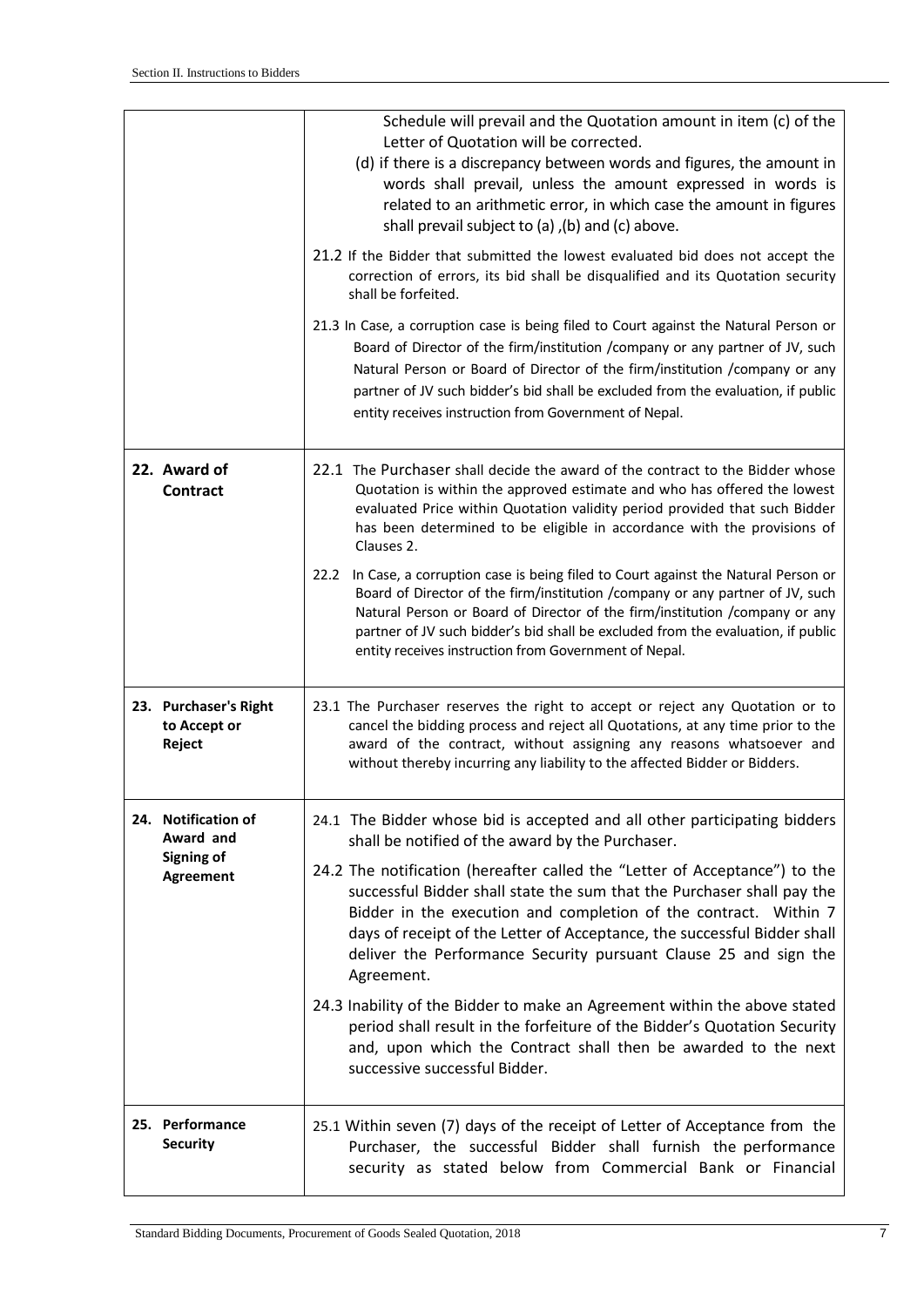|                                           | Institution eligible to issue Bank Guarantee as per prevailing Law in<br>accordance with the conditions of Contract using Sample Form for the<br>Performance Security included in Section VIII (Contract Forms), or<br>another form acceptable to the Purchaser.<br>i) If bid price of the bidder selected for acceptance is up to 15 (fifteen)<br>percent below the approved cost estimate, the performance security<br>amount shall be 5 (five) percent of the bid price.<br>ii) For the bid price of the bidder selected for acceptance is more than 15<br>(fifteen) percent below of the cost estimate, the performance security<br>amount shall be determined as follows:<br><b>Performance Security Amount =</b><br>$[(0.85 \times Cost Estimate - Bid Price) \times 0.5] + 5\%$ of Bid Price.<br>The Bid Price and Cost Estimate shall be inclusive of Value Added Tax.                                                                                                                                                                                                                                                                                                                                                                                                                                                                                    |
|-------------------------------------------|-------------------------------------------------------------------------------------------------------------------------------------------------------------------------------------------------------------------------------------------------------------------------------------------------------------------------------------------------------------------------------------------------------------------------------------------------------------------------------------------------------------------------------------------------------------------------------------------------------------------------------------------------------------------------------------------------------------------------------------------------------------------------------------------------------------------------------------------------------------------------------------------------------------------------------------------------------------------------------------------------------------------------------------------------------------------------------------------------------------------------------------------------------------------------------------------------------------------------------------------------------------------------------------------------------------------------------------------------------------------|
| 26. Corrupt or<br>Fraudulent<br>Practices | 26.1 The Purchaser shall reject a bid for award if it determines that the<br>Bidder recommended for award of contract has engaged in corrupt or<br>fraudulent practices in competing for the contract in question.<br>26.2 In Case, a corruption case is being filed to Court against the Natural Person or<br>Board of Director of the firm/institution /company or any partner of JV, such<br>Natural Person or Board of Director of the firm/institution /company or any<br>partner of JV such bidder's bid shall be excluded from the evaluation, if public<br>entity receives instruction from Government of Nepal.                                                                                                                                                                                                                                                                                                                                                                                                                                                                                                                                                                                                                                                                                                                                          |
| 27. Conduct of<br><b>Bidders</b>          | 27.1 The Bidder shall be responsible to fulfil his obligations as per the<br>requirement of the Contract Agreement, Bidding documents, GoN's<br>Procurement Act and Regulations.<br>27.2 The Bidder shall not carry out or cause to carry out the following acts<br>with an intention to influence the implementation of the<br>procurement process or the procurement agreement :<br>a) give or propose improper inducement directly or indirectly,<br>distortion or misrepresentation of facts<br>b)<br>engaging or being involved in corrupt or fraudulent practice<br>c)<br>Interference in participation of other prospective bidders.<br>d)<br>coercion or threatening directly or indirectly to cause harm to<br>e)<br>the person or the property of any person to be involved in the<br>procurement proceedings,<br>f)<br>collusive practice among bidders before or after submission of<br>bids for distribution of works among bidders or fixing<br>artificial/uncompetitive bid price with an intention to deprive<br>the Purchaser the benefit of open competitive bid price<br>27.3 contacting the Purchaser with an intention to influence the Purchaser<br>with regards to the bid or interference of any kind in examination<br>and evaluation of the bids during the period after opening of bids up<br>to the notification of award of contract |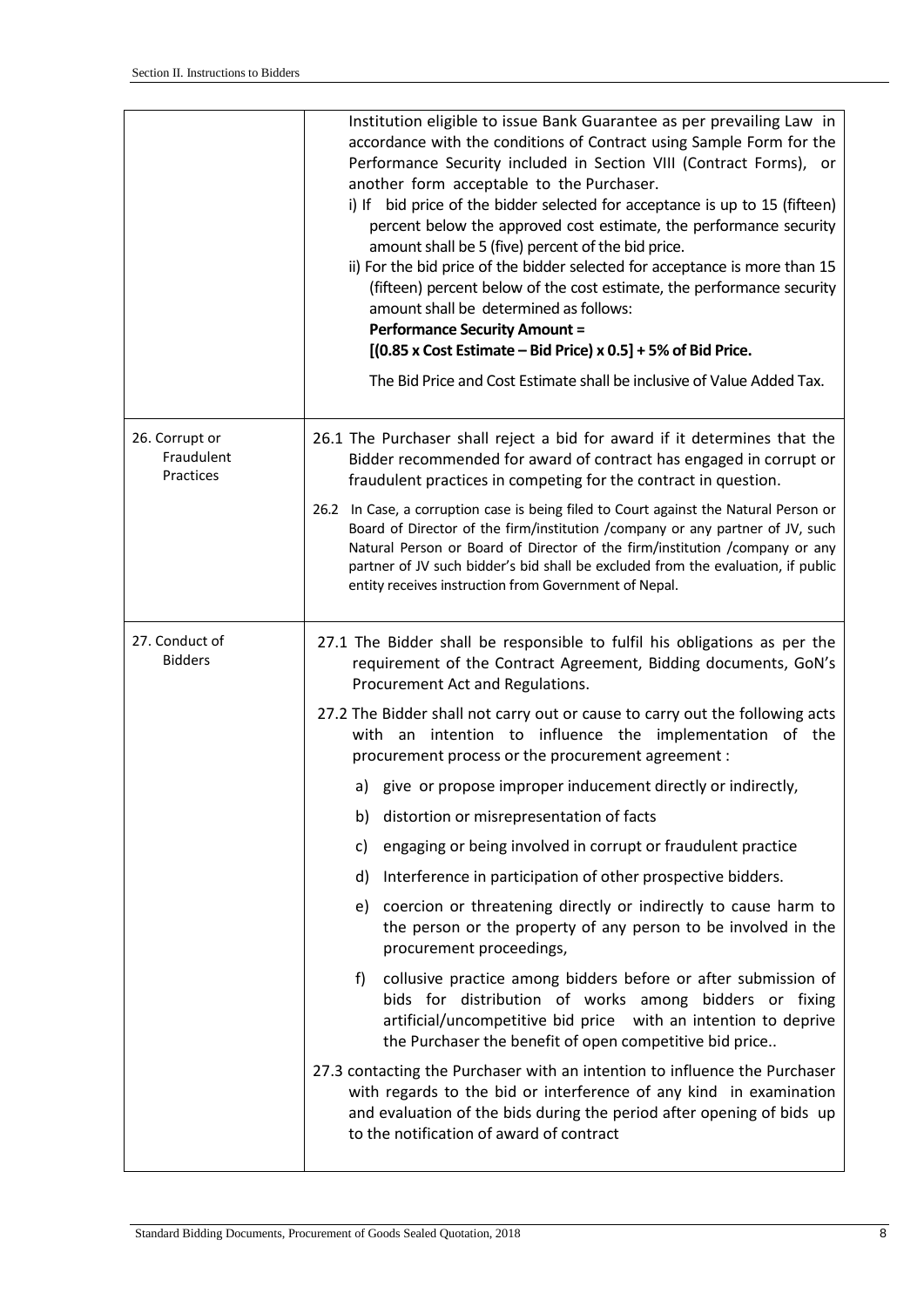| 28. Blacklisting<br><b>Bidder</b>              | 28.1 Without prejudice to any other right of the Purchaser under this<br>Contract, GoN, Public Procurement Monitoring Office may blacklist a<br>bidder for his conduct up to three years on the following grounds<br>and seriousness of the act committed by the bidder:                                                                                                                                   |  |  |  |  |
|------------------------------------------------|------------------------------------------------------------------------------------------------------------------------------------------------------------------------------------------------------------------------------------------------------------------------------------------------------------------------------------------------------------------------------------------------------------|--|--|--|--|
|                                                | a) if it is proved that the bidder committed acts pursuant to the<br>Sub-Clause 27.2,                                                                                                                                                                                                                                                                                                                      |  |  |  |  |
|                                                | b) if it is proved later that the bidder/Supplier had committed<br>substantial defect in implementation of the contract or had not<br>substantially fulfilled his obligations under the contract or the<br>completed work is not of the specified quality as per the<br>contract,                                                                                                                          |  |  |  |  |
|                                                | c) if convicted by a court of law in a criminal offence which<br>disqualifies the bidder from participating in the contract.                                                                                                                                                                                                                                                                               |  |  |  |  |
|                                                | d) if it is proved that the contract agreement signed by the bidder<br>was based on false or misrepresentation of bidder's qualification<br>information,                                                                                                                                                                                                                                                   |  |  |  |  |
|                                                | Inability of the bidder signing the contract agreement, once the<br>e)<br>letter of acceptance to the successful bidder has been provided<br>by the Purchaser.                                                                                                                                                                                                                                             |  |  |  |  |
|                                                | 28.2 A firm declared blacklisted and ineligible by the GON shall be ineligible<br>to bid for a contract during the period of time determined by the<br>PPMO.                                                                                                                                                                                                                                               |  |  |  |  |
| 29. Publication of<br>contract award<br>notice | 29.1<br>Within three days of contract signing, the Public Entity shall<br>publish a notice on the contract award with following<br>information: in its notice board as well as shall manage to publish<br>the notice on the notice board of [District Coordination<br>Committee, District Administration Office, Provincial Treasury<br>and Controller Office and District Treasury and Controller Office] |  |  |  |  |
|                                                | Name of the procurement,<br>a.<br>b. IFB number,<br>c. Date and name of newspaper published the IFB notice,<br>d. Name of the successful Bidder, and the contract price.                                                                                                                                                                                                                                   |  |  |  |  |
|                                                | 29.2 The Purchaser shall promptly respond in writing to any<br>unsuccessful Bidder who, within thirty days from the date of<br>publication of contract award notice in accordance with ITB<br>29.1, requests in writing the grounds on which its bid was not<br>selected.                                                                                                                                  |  |  |  |  |
| 30. Provision of<br><b>PPA and PPR</b>         | 30.1 If any provision of this document are inconsistent with Public<br>Procurement Act (PPA), 2063 or Public Procurement Regulations (PPR),<br>2064, the provision of this documents shall be void to the extent of such<br>inconsistency and the provision of PPA and PPR shall prevail.                                                                                                                  |  |  |  |  |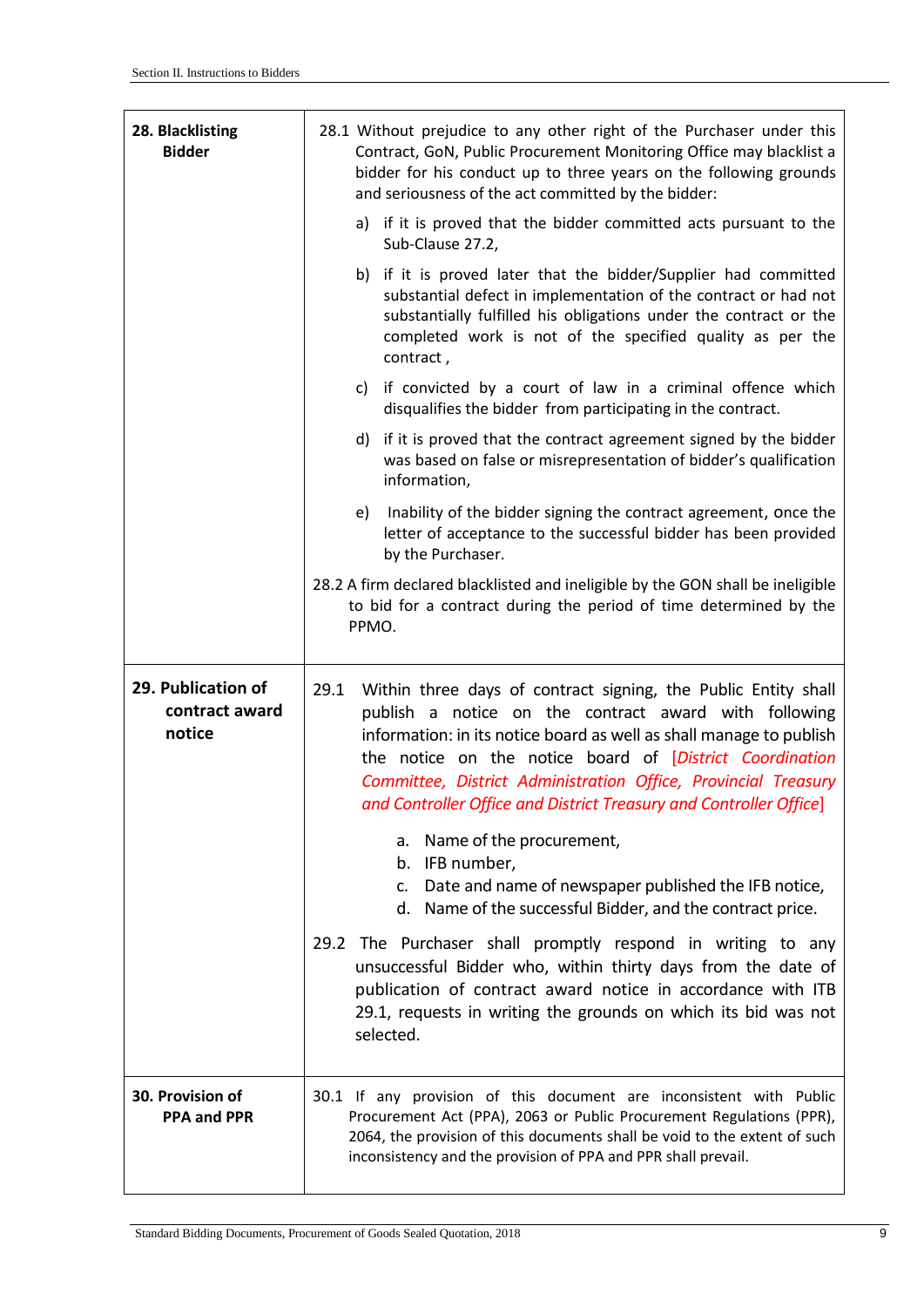| ITB <sub>1</sub> | The scope of Supply is: Procurement of Desktop computer, Printer, Scanner and 4G Wireless                                                                                                                                                                                         |                                                                                   |  |  |  |  |  |
|------------------|-----------------------------------------------------------------------------------------------------------------------------------------------------------------------------------------------------------------------------------------------------------------------------------|-----------------------------------------------------------------------------------|--|--|--|--|--|
|                  | Dongle for strengthening VER and SP system of Ward office                                                                                                                                                                                                                         |                                                                                   |  |  |  |  |  |
|                  | The number of the Invitation for Sealed Quotation (SQ) is: SORU RM/077-78/SQ/GO/[01]                                                                                                                                                                                              |                                                                                   |  |  |  |  |  |
|                  | The Purchaser is: [Soru Rural Municipality, Mugu, District.]                                                                                                                                                                                                                      |                                                                                   |  |  |  |  |  |
|                  | Registration                                                                                                                                                                                                                                                                      | The name of the Project is: Strengthening Systems for Social Protection and Civil |  |  |  |  |  |
| <b>ITB 12.1</b>  | The Bidder shall furnish a bid security, from Commercial Bank or Financial Institution eligible<br>to issue Bank Guarantee as per prevailing Law with a minimum of [Rs. 28875 (2.5 % of Rs.<br>1155000)], which shall be valid for 30 days beyond the validity period of the bid. |                                                                                   |  |  |  |  |  |
| ITB 12.2 (b)     | Cash Deposit Account for Bid Security:                                                                                                                                                                                                                                            |                                                                                   |  |  |  |  |  |
|                  | [Bank Name: Rastrya Banejya Bank                                                                                                                                                                                                                                                  | <b>Bank Address: Sorkukot Branch, Mugu</b>                                        |  |  |  |  |  |
|                  | <b>Account holder's Name: Soru Rural Municipality</b>                                                                                                                                                                                                                             | <b>Account Number: 45100301010002]</b>                                            |  |  |  |  |  |
| <b>ITB 14.1</b>  | Bidders <b>shall not</b> have the option of submitting their bids electronically.                                                                                                                                                                                                 |                                                                                   |  |  |  |  |  |
| <b>ITB 15</b>    | The deadline for Sealed Quotation submission is:                                                                                                                                                                                                                                  |                                                                                   |  |  |  |  |  |
|                  | Date: 2077-06-09                                                                                                                                                                                                                                                                  |                                                                                   |  |  |  |  |  |
|                  | <b>Time: 12:00 Hours</b>                                                                                                                                                                                                                                                          |                                                                                   |  |  |  |  |  |
|                  | Address: Soru Rural Municipality, Jima, Mugu                                                                                                                                                                                                                                      |                                                                                   |  |  |  |  |  |
|                  |                                                                                                                                                                                                                                                                                   |                                                                                   |  |  |  |  |  |
| <b>ITB 18</b>    | The Sealed Quotation opening shall take place at :                                                                                                                                                                                                                                |                                                                                   |  |  |  |  |  |
|                  | Date: 2077-06-09                                                                                                                                                                                                                                                                  |                                                                                   |  |  |  |  |  |
|                  | <b>Time: 14:00 Hours</b>                                                                                                                                                                                                                                                          |                                                                                   |  |  |  |  |  |

# SECTION - III Bid Data Sheet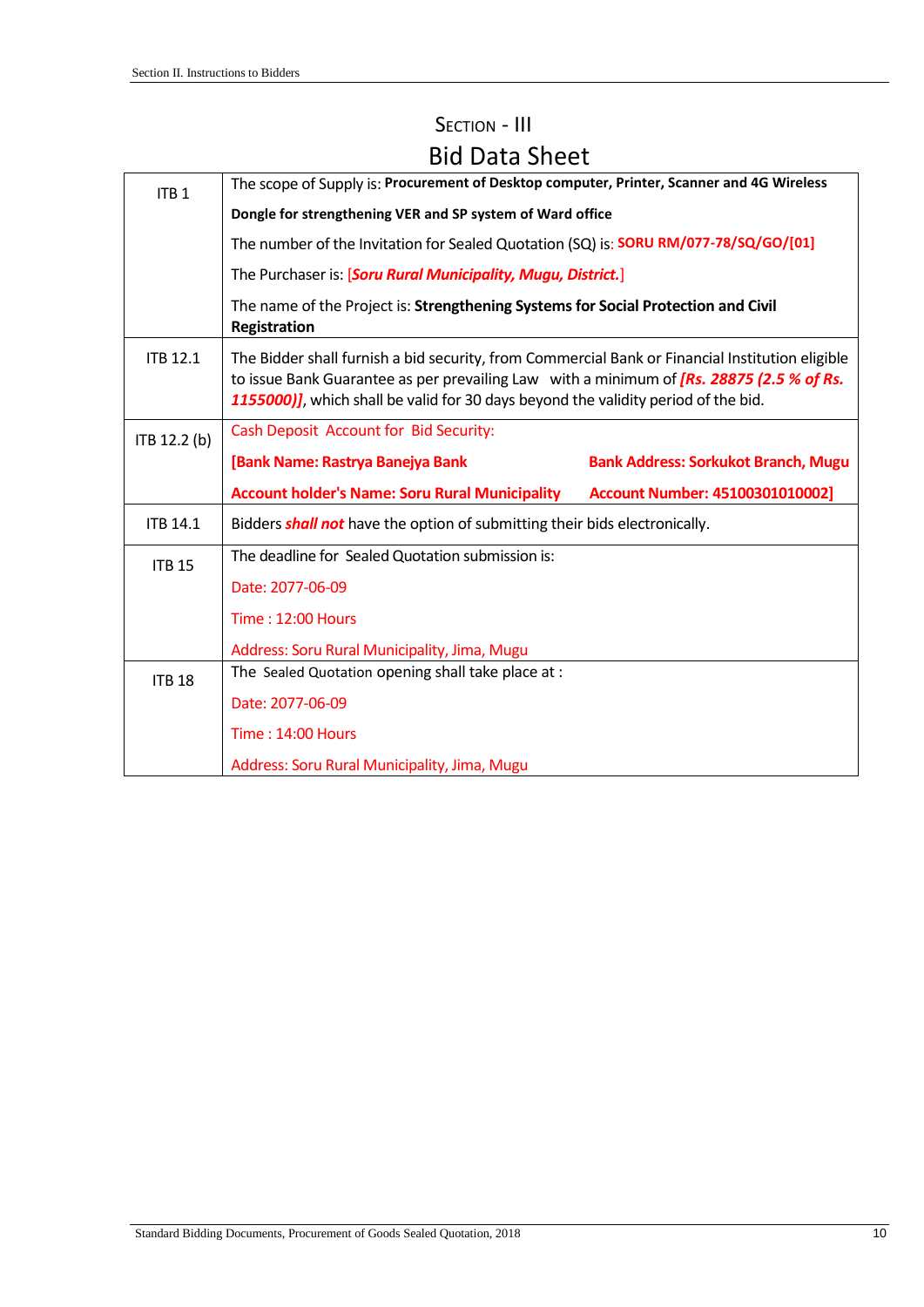# <span id="page-11-0"></span>**Section IV. Quotation Form and Price Schedule**

#### **1. Quotation and Price Schedules**

Date: 2077.06.01

To [Name of Purchaser]

Gentlemen and/or Ladies:

Having examined the Sealed Quotation (SQ) documents, we the undersigned, offer to supply and deliver computer, printer, scanner and modeam in conformity with the said SQ documents for the sum of *[Bid Amount]* or such other sums as may be ascertained in accordance with the Schedule of Prices attached herewith and made part of this SQ.

We undertake, if our SQ is accepted, to deliver the goods in accordance with the delivery schedule specified in the Schedule of Requirements.

If our SQ is accepted, we will obtain the guarantee of a bank in a sum equivalent to the amount as stated in the ITB Clause 25 for the due performance of the Contract, in the form prescribed by the Purchaser.

We agree to abide by this SQ for a Period of *45* days from the date fixed for SQ opening it shall remain binding upon us and may be accepted at any time before the expiration of that period.

We understand that this SQ, together with your written acceptance thereof included in your notification of award, shall constitute a binding contract between us, until a formal Contract is prepared and executed.

We understand that you are not bound to accept the lowest evaluated bid or any other bid that you may receive.

We declare that we are not ineligible to participate in the procurement proceedings; have no conflict of interest in the proposed procurement proceedings and have not been punished for a profession or business related offense.

We understand that you are not bound to accept the lowest evaluated SQ or any other SQ that you may receive.

Dated this \_\_\_\_\_\_\_\_\_\_\_\_\_\_\_\_\_\_\_\_\_\_ day of \_\_\_\_\_\_\_\_\_\_\_\_\_\_\_\_ 20\_\_\_\_\_\_.

*[signature] [in the capacity of]*

Duly authorized to sign SQ for and on behalf of \_\_\_\_\_\_\_\_\_\_\_\_\_\_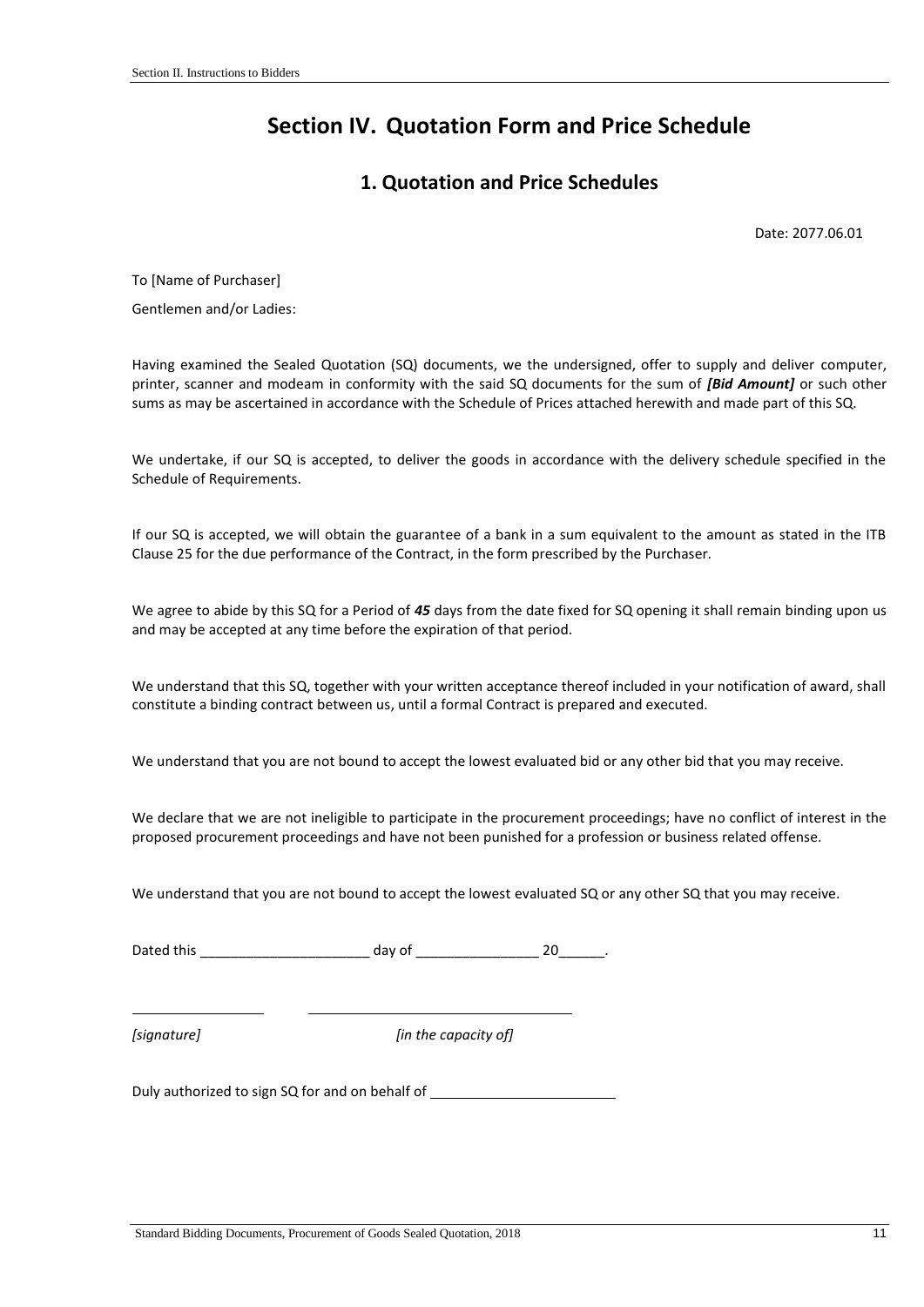## **2. Bidder's Information Form**

*[The Bidder shall fill in this Form. No alterations to its format shall be permitted and no substitutions shall be accepted. In case of joint venture, each partner shall fill the information in separate form.]*

| 1.             | Bidder's Legal Name                                            |  |
|----------------|----------------------------------------------------------------|--|
| $\overline{2}$ | Bidder's Address:                                              |  |
| 3              | <b>Bidder's Country of Registration:</b>                       |  |
| 4.             | Bidder's Year of Registration:                                 |  |
| 5.             | Bidder's Legal Address in Country of Registration              |  |
| 6.             | <b>Bidder's Authorized Representative</b><br>Information:Name: |  |
|                | Address:                                                       |  |
|                | Telephone/Fax numbers:                                         |  |
|                | <b>Email Address:</b>                                          |  |
| $\overline{7}$ | Bidder's Telephone/Fax numbers:                                |  |
| 8              | <b>Bidder's Email Address:</b>                                 |  |
|                | Attached are copies of the following original documents.       |  |
|                | $\Box$<br>Firm Registration Certificate<br>$\mathbf{1}$        |  |
|                | Authorization to represent the firm<br>2.                      |  |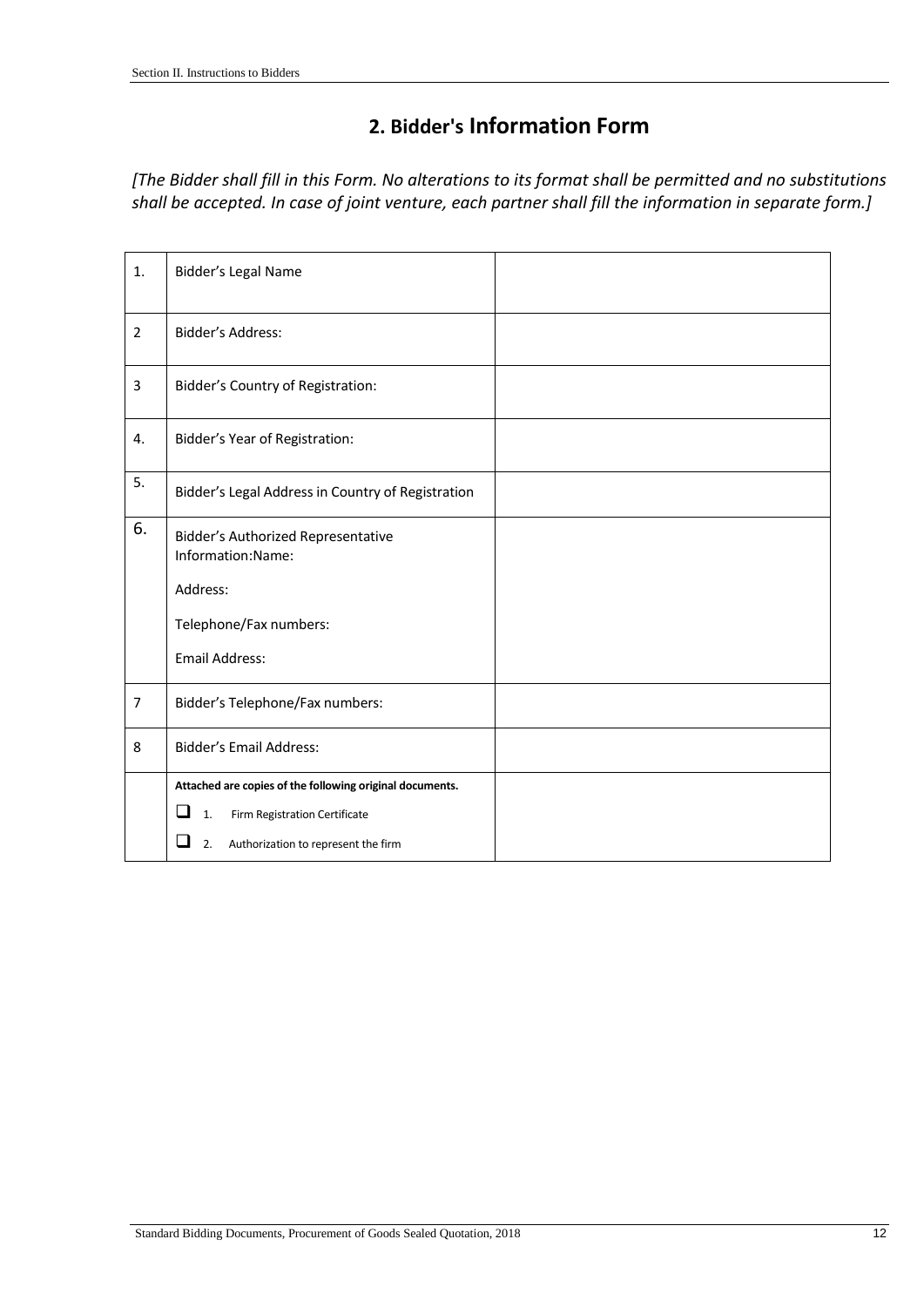### **3. Price Schedule for Goods**

Name of Bidder \_\_\_\_\_\_\_\_\_\_\_\_\_\_\_\_\_\_\_\_\_\_\_\_\_\_\_\_Contract Identification Number \_\_\_\_\_\_\_\_\_\_\_

| Item        | Description        | Country of<br>Origin | Quantity       |           | Unit Price <sup>1</sup> EXW<br>(in NRs) | Total Price (in<br>NRs)<br>(cols. 4x5) |  |
|-------------|--------------------|----------------------|----------------|-----------|-----------------------------------------|----------------------------------------|--|
|             |                    |                      |                | In Figure | In Words                                |                                        |  |
| $\mathbf 1$ | $\overline{2}$     | $\overline{3}$       | $\overline{4}$ |           | 5                                       | $4x5=6$                                |  |
|             |                    |                      |                |           |                                         |                                        |  |
|             |                    |                      |                |           |                                         |                                        |  |
|             |                    |                      |                |           |                                         |                                        |  |
|             |                    |                      |                |           |                                         |                                        |  |
|             | Total              |                      |                |           |                                         |                                        |  |
|             | VAT                |                      |                |           |                                         |                                        |  |
|             | <b>Grand Total</b> |                      |                |           |                                         |                                        |  |

Note: Unit price shall include all custom duties and taxes, transportation cost to the final destination and insurance cost.

Name and the state of the state of the state of the state of the state of the state of the state of the state of the state of the state of the state of the state of the state of the state of the state of the state of the s

In the capacity of **EXALC 2020 CONTROLLER CONTROLLER CONTROLLER CONTROLLER CONTROLLER CONTROLLER CONTROLLER CONTROLLER CONTROLLER CONTROLLER CONTROLLER CONTROLLER CONTROLLER CONTROLLER CONTROLLER CONTROLLER CONTROLLER CO** 

Signed

Duly authorized to sign the Sealed Quotation for and on behalf of \_\_\_\_\_\_\_\_\_\_\_\_\_\_\_

Date: when the contract of the contract of the contract of the contract of the contract of the contract of the contract of the contract of the contract of the contract of the contract of the contract of the contract of the

 $\,1$ The price shall include all customs duties and sales and other taxes already paid or payable on the components and raw material used in the manufacture or assembly of the item or the customs duties and sales and other taxes paid on the previously imported item offered ex warehouse, ex showroom, or off-the-shelf. These factors should not be entered separately.

Standard Bidding Documents, Procurement of Goods Sealed Quotation, 2018 13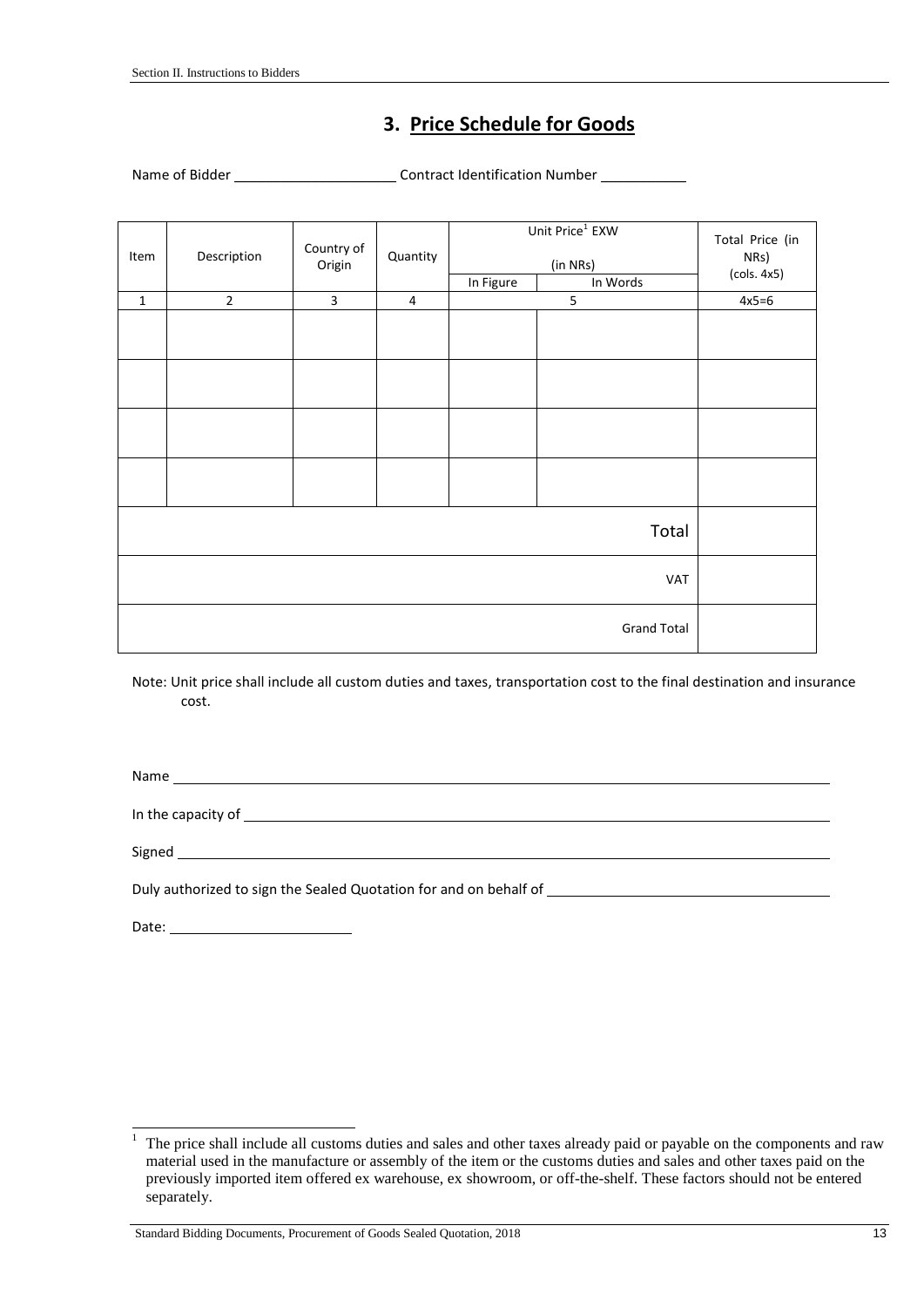#### **<sup>4</sup>. Bid Security**

#### **Bank's Name, and Address of Issuing Branch or Office**

**(On Letter head of the** Commercial Bank or Financial Institution eligible to issue Bank Guarantee as per prevailing Law**)**

Beneficiary: .............................. name and address of Employer………………………………. Date: ………………...

Bid Security No.: .........................................................................

We have been informed that. .............. [*insert name of the Bidder*] (hereinafter called "the Bidder") intends to submit its bid (hereinafter called "the Bid") to you for the execution of ................ name of Contract ................ under Invitation for Bids No. ……………… ("the IFB").

Furthermore, we understand that, according to your conditions, bids must be supported by a bid guarantee.

At the request of the Bidder, we…………………. . name of Bank. ………………..hereby irrevocably undertake to pay you any sum or sums not exceeding in total an amount of. . ………...amount in figures ………………………. (. ………….. .amount in words ……………….) upon receipt by us of your first demand in writing accompanied by a written statement stating that the Bidder is in breach of its obligation(s) under the bid conditions, because the Bidder:

- (a) has withdrawn or modifies its Bid during the period of bid validity specified by the Bidder in the Form of Bid; or
- (b) does not accept the correction of errors in accordance with the Instructions to Bidders (hereinafter "the ITB"); or
- (c) having been notified of the acceptance of its Bid by the Employer during the period of bid validity, (i) fails or refuses to execute the Contract Agreement, or (ii) fails or refuses to furnish the performance security, in accordance with the ITB.
- (d) is involved in fraud and corruption in accordance with the ITB

This guarantee will remain in force up to and including the date ………number…………days after the deadline for submission of Bids as such deadline is stated in the instructions to Bidders or as it may be extended by the Employer, notice of which extension(s) to the Bank is hereby waived. Any demand in respect of this guarantee should reach the Bank not letter than the above date.

This Bank guarantee shall not be withdrawn or released merely upon return of the original guarantee by the Bidder unless notified by you for the release of the guarantee.

This guarantee is subject to the Uniform Rules for Demand Guarantees, ICC Publication No. 758.

Bank's seal and authorized signature(s) . . .

The bid security of ………..……………. has been counter guaranteed by the Bank ……..………...on …………... ...……..………. (Applicable for Bid Security of Foreign Banks).

**Note:**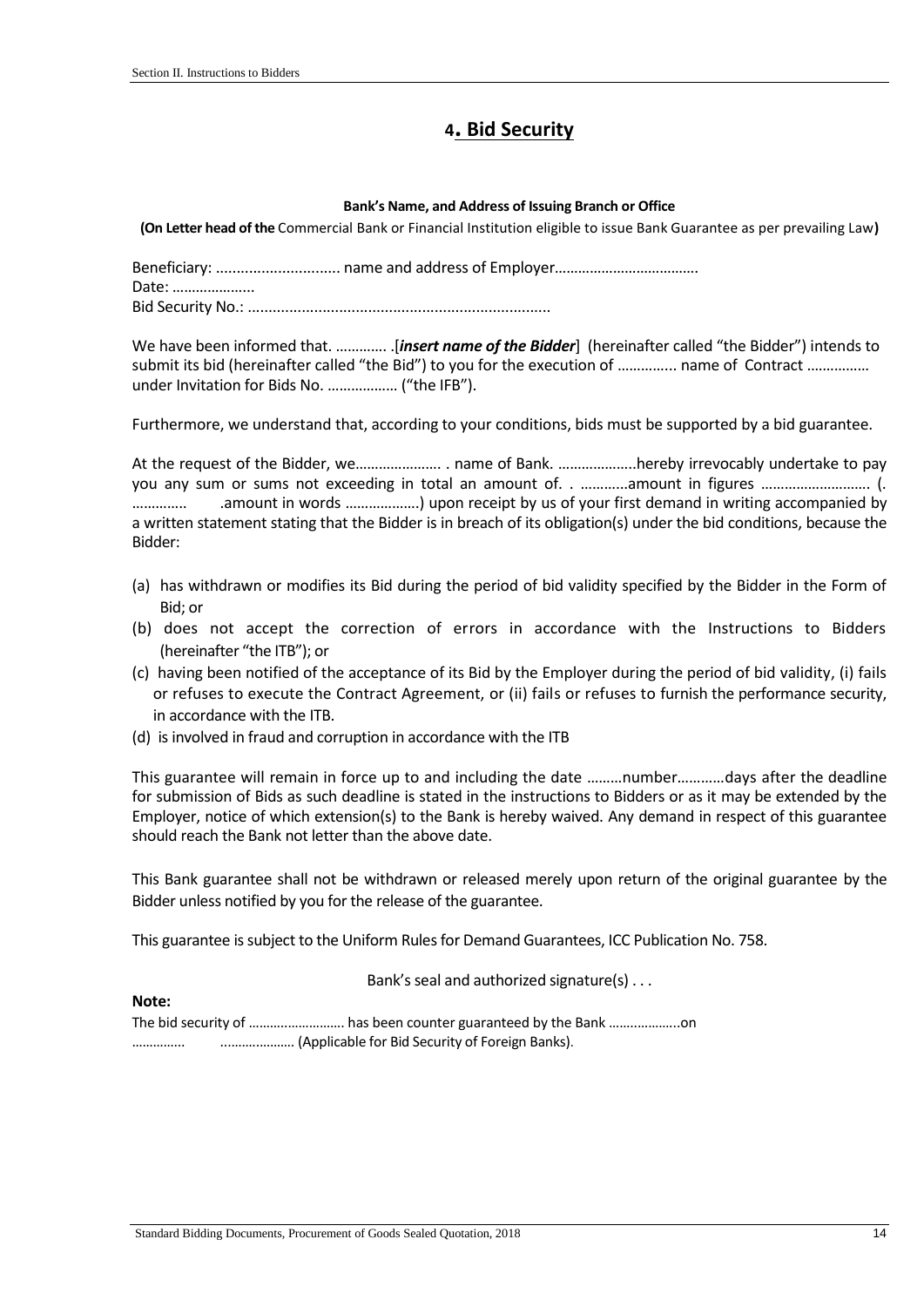# **Section V. Schedule of Requirements**

#### **1. Delivery and Completion Schedule**

<span id="page-15-0"></span>The delivery schedule expressed as weeks/months stipulates hereafter a delivery date which is the date of delivery (i) at EXW premises, In order to determine the correct date of delivery hereafter specified, the Purchaser has taken into account the additional time that will be needed for delivery to the Project Site or to another common place.<sup>2</sup>

| <b>Number</b>  | <b>Description</b>          | Quantity | Unit | <b>Required Delivery</b><br>Schedule from the date<br>of signing the contract) | Bidder's offered<br>Delivery date [to<br>be provided by the<br>bidder] |
|----------------|-----------------------------|----------|------|--------------------------------------------------------------------------------|------------------------------------------------------------------------|
| 1              | Desktop Computer            | 11       | set  | [30 days calendar days]                                                        |                                                                        |
| $\overline{2}$ | Laser-Monochrome<br>Printer | 11       | pics | [30 days calendar days]                                                        |                                                                        |
| 3              | Scanner                     | 11       | pics | [30 days calendar days]                                                        |                                                                        |
| 4              | Dongol                      | 11       | pics | [30 days calendar days]                                                        |                                                                        |

-

*<sup>2</sup> The delivery may be specified for a single delivery , or for several partial deliveries, for a specific date, or range of acceptable delivery periods.*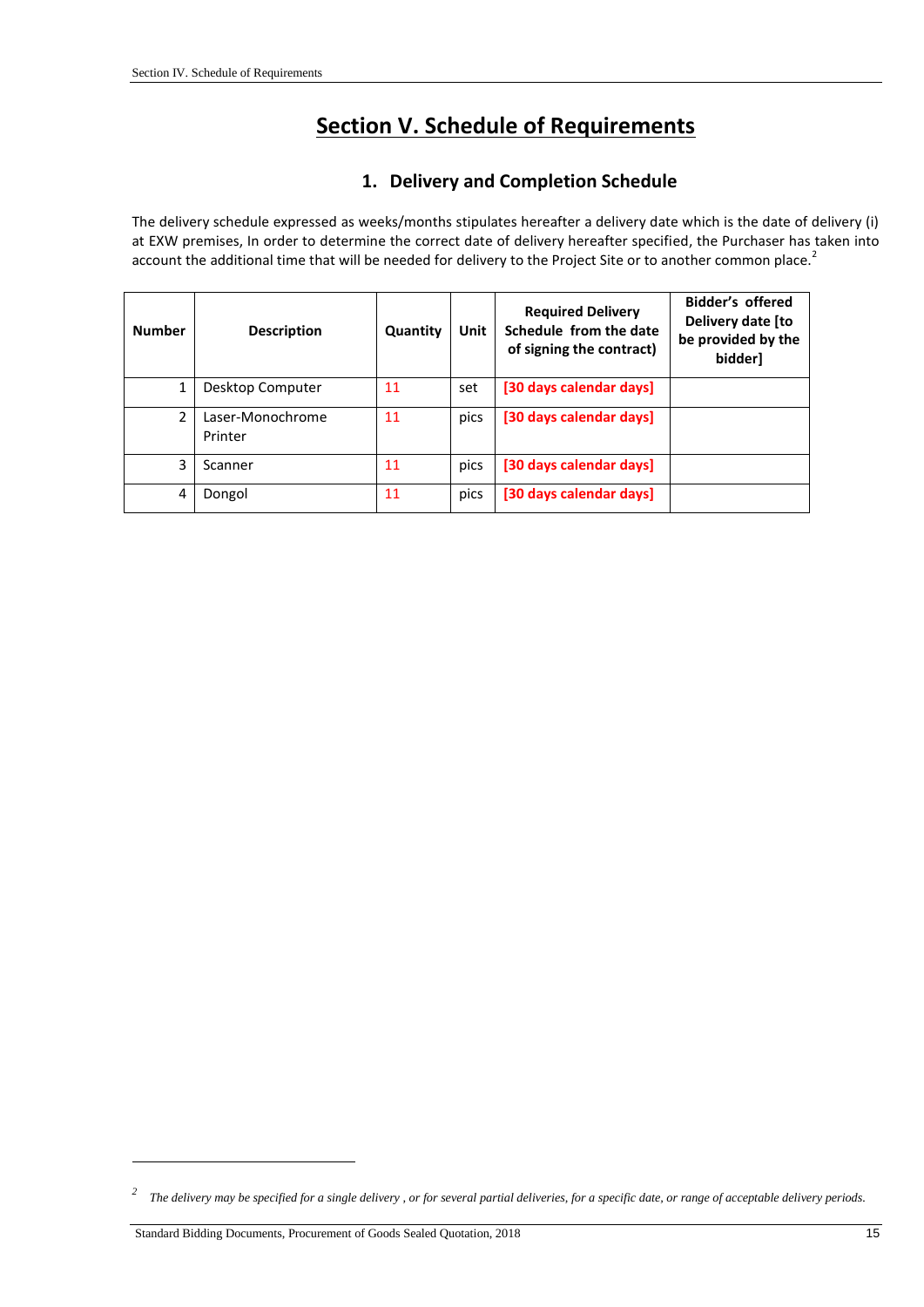| <b>Item</b><br>No. | Name of<br>Goods or<br>Related<br><b>Services</b> | <b>Technical Description, Specifications and Standards</b> |                                                                                                        | <b>Bidders proposed</b>                                       | The bidder shall |                                     |                                                  |
|--------------------|---------------------------------------------------|------------------------------------------------------------|--------------------------------------------------------------------------------------------------------|---------------------------------------------------------------|------------------|-------------------------------------|--------------------------------------------------|
|                    |                                                   | <b>Particulars</b>                                         | <b>Requirements</b>                                                                                    | proposed technical description,<br>specification and standard |                  | Reference<br>page/no./<br>Catalogue | state as Fully<br>complaint/<br><b>Partially</b> |
|                    |                                                   |                                                            |                                                                                                        | <b>Particulars</b>                                            | details          | page/no.                            | complaint/Non<br>complaint                       |
| $\mathbf{1}$       | $\overline{2}$                                    | $\overline{\mathbf{3}}$                                    | 4                                                                                                      | 5.                                                            |                  | 6                                   | 7                                                |
|                    |                                                   | <b>Brand</b>                                               | [to be proposed by bidder]                                                                             |                                                               |                  |                                     |                                                  |
|                    |                                                   | Model                                                      | [to be proposed by bidder]                                                                             |                                                               |                  |                                     |                                                  |
|                    |                                                   | <b>Processor</b>                                           | Intel Core i5 8th generation or higher,<br>Minimum 4 cores                                             |                                                               |                  |                                     |                                                  |
|                    |                                                   | <b>Graphics</b>                                            | <b>Integrated Graphics</b>                                                                             |                                                               |                  |                                     |                                                  |
|                    |                                                   | <b>Monitor/Display</b>                                     | Minimum 18 inch Anti-glare LED Display                                                                 |                                                               |                  |                                     |                                                  |
|                    |                                                   | <b>Memory</b>                                              | Minimum 4 GB DDR4                                                                                      |                                                               |                  |                                     |                                                  |
|                    |                                                   | <b>Memory Slots</b>                                        | 2 DIMM slots                                                                                           |                                                               |                  |                                     |                                                  |
|                    |                                                   | <b>Hard Drive</b>                                          | Minimum 1TB SATA 7200 RPM HDD                                                                          |                                                               |                  |                                     |                                                  |
| 1                  | <b>Desktop</b><br>Computer                        | <b>External I/O Ports</b>                                  | 1 headphone/microphone combo; 2 or<br>more USB 3.0 or higher, 1 RJ-45; 2<br>Display Port 2 (VGA, HDMI) |                                                               |                  |                                     |                                                  |
|                    |                                                   | <b>Operating System</b>                                    | Windows 10                                                                                             |                                                               |                  |                                     |                                                  |
|                    |                                                   | <b>Connectivity</b>                                        | 802.11 ac Wifi with Bluetooth 4.0                                                                      |                                                               |                  |                                     |                                                  |
|                    |                                                   | <b>Mouse</b>                                               | USB Optical Mouse from the same<br>brand                                                               |                                                               |                  |                                     |                                                  |
|                    |                                                   | Keyboard                                                   | USB Keyboard from the same brand                                                                       |                                                               |                  |                                     |                                                  |
|                    |                                                   | <b>Accessories</b>                                         | Power Cord for desktop and monitor,<br>HDMI/VGA cable                                                  |                                                               |                  |                                     |                                                  |
|                    |                                                   | <b>Service Center</b>                                      | Should have Authorized Service Centers<br>in Nepal                                                     |                                                               |                  |                                     |                                                  |
|                    |                                                   | <b>Warranty and Support</b>                                | Minimum 1 years Warranty                                                                               |                                                               |                  |                                     |                                                  |

### **2. Technical Specifications Purchaser Requirement**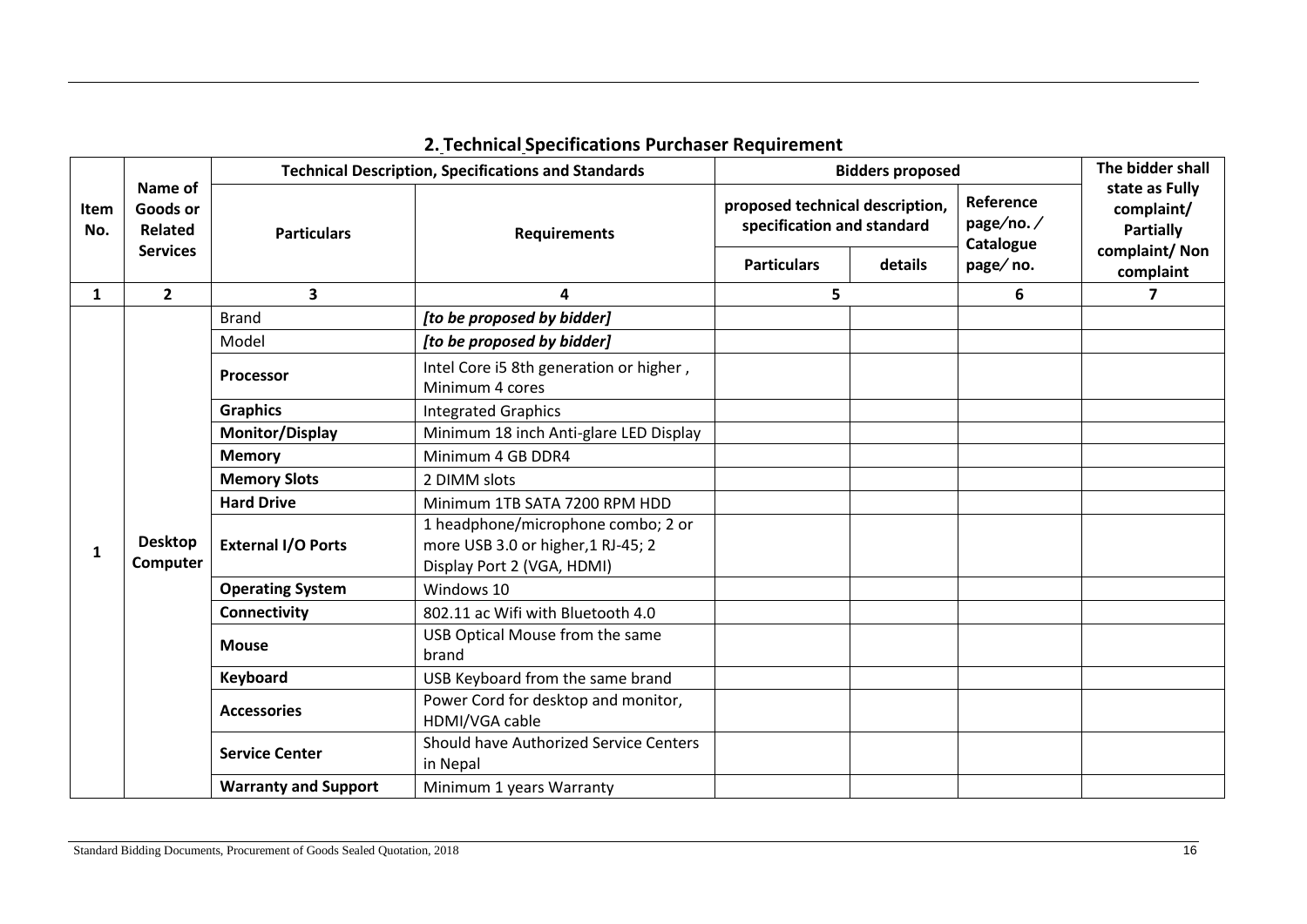|                |                                                   | <b>Technical Description, Specifications and Standards</b> | <b>Bidders proposed</b>                               |                                                                  |         | The bidder shall                    |                                                                   |
|----------------|---------------------------------------------------|------------------------------------------------------------|-------------------------------------------------------|------------------------------------------------------------------|---------|-------------------------------------|-------------------------------------------------------------------|
| Item<br>No.    | Name of<br>Goods or<br>Related<br><b>Services</b> | <b>Particulars</b>                                         | <b>Requirements</b>                                   | proposed technical<br>description, specification<br>and standard |         | Reference<br>page/no./<br>Catalogue | state as Fully<br>complaint/<br><b>Partially</b><br>complaint/Non |
|                |                                                   |                                                            |                                                       | <b>Particulars</b>                                               | details | page/no.                            | complaint                                                         |
| 1              | $\mathbf{2}$                                      | 3                                                          | 4                                                     | 5                                                                |         | 6                                   | 7                                                                 |
|                |                                                   | <b>Brand</b>                                               | [to be proposed by bidder]                            |                                                                  |         |                                     |                                                                   |
|                |                                                   | <b>Model Number</b>                                        | [to be proposed by bidder]                            |                                                                  |         |                                     |                                                                   |
|                |                                                   | <b>Print Method</b>                                        | Laser-Monochrome                                      |                                                                  |         |                                     |                                                                   |
|                |                                                   | <b>Standard functions</b>                                  | Print                                                 |                                                                  |         |                                     |                                                                   |
|                |                                                   | <b>Print speed</b>                                         | Black: min 12 ppm                                     |                                                                  |         |                                     |                                                                   |
|                |                                                   | <b>Monthly Duty cycle</b>                                  | min 250,000 pages/month                               |                                                                  |         |                                     |                                                                   |
|                |                                                   | <b>Device memory</b>                                       | Minimum 4 GB system memory                            |                                                                  |         |                                     |                                                                   |
|                |                                                   | <b>Connectivity/Interface</b>                              | Wired, High-Speed USB                                 |                                                                  |         |                                     |                                                                   |
| $\overline{2}$ | Laser-<br>Monochrome<br><b>Printer</b>            | <b>Print resolution</b>                                    | Minimum 600 x 600 dpi                                 |                                                                  |         |                                     |                                                                   |
|                |                                                   | <b>Print out time</b>                                      | Less than 10 Second from standby to<br>first printing |                                                                  |         |                                     |                                                                   |
|                |                                                   | <b>Paper capacity</b>                                      | Minimum 150 pages                                     |                                                                  |         |                                     |                                                                   |
|                |                                                   | <b>Output Capacity</b>                                     | Minimum 100 sheets                                    |                                                                  |         |                                     |                                                                   |
|                |                                                   | <b>Paper size</b>                                          | Sizes: A4, A5, B5, Letter, Envelop                    |                                                                  |         |                                     |                                                                   |
|                |                                                   | <b>Toner Capacity</b>                                      | Minimum 2000 pages                                    |                                                                  |         |                                     |                                                                   |
|                |                                                   | <b>Service Center</b>                                      | Should have Authorized Service<br>Centers in Nepal    |                                                                  |         |                                     |                                                                   |
|                |                                                   | <b>Warranty and Support</b>                                | One Year, Onsite Service                              |                                                                  |         |                                     |                                                                   |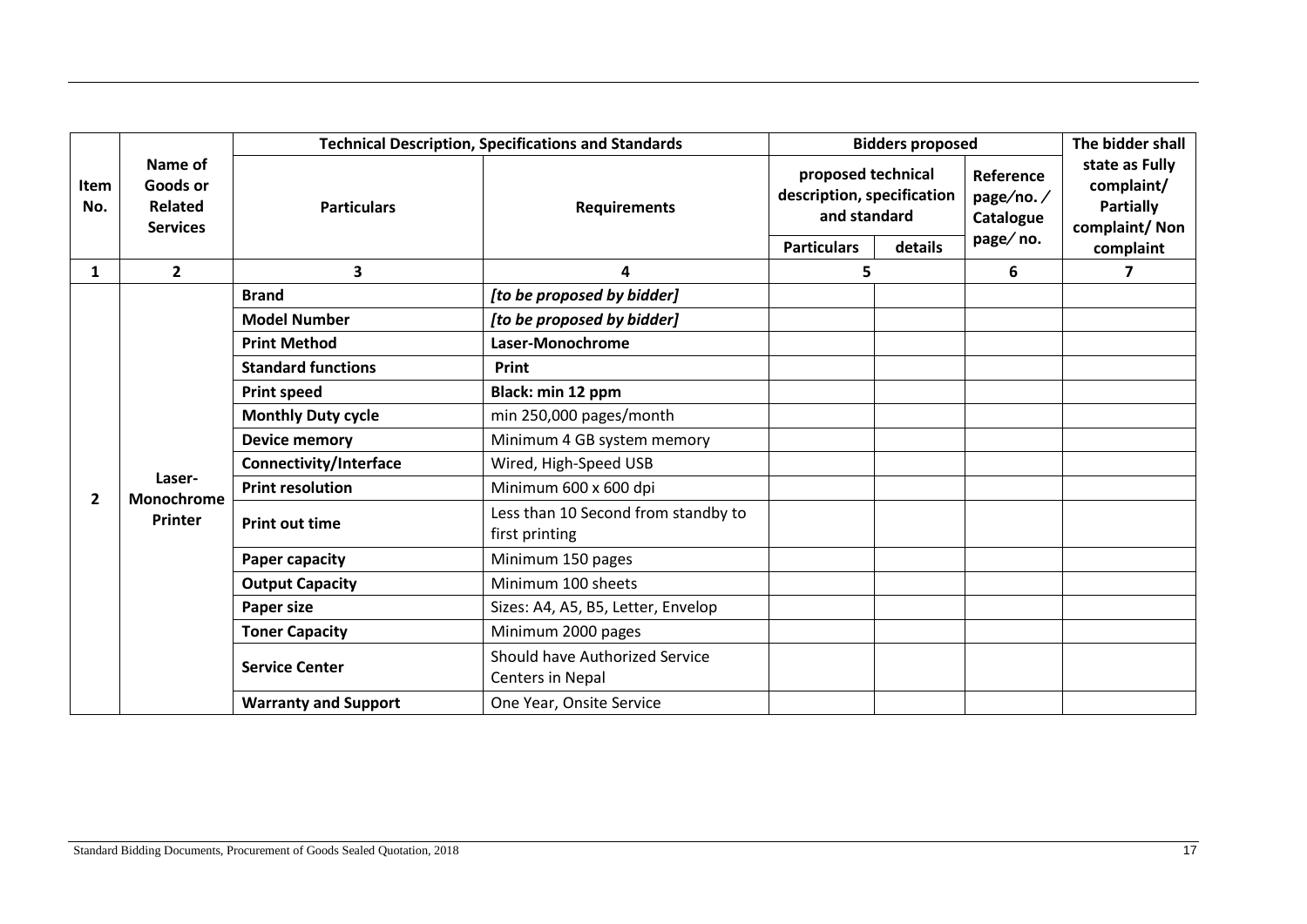|              |                                                                     | <b>Technical Description, Specifications and Standards</b> | <b>Bidders proposed</b>     |                                                                  |         |                                     |                                                                                        |
|--------------|---------------------------------------------------------------------|------------------------------------------------------------|-----------------------------|------------------------------------------------------------------|---------|-------------------------------------|----------------------------------------------------------------------------------------|
| Item<br>No.  | Name of<br>Goods or<br>Related<br><b>Services</b><br>$\overline{2}$ | <b>Particulars</b>                                         | <b>Requirements</b>         | proposed technical<br>description, specification and<br>standard |         | Reference<br>page/no./<br>Catalogue | The bidder shall state<br>as Fully complaint/<br>Partially complaint/<br>Non complaint |
|              |                                                                     |                                                            |                             | <b>Particulars</b>                                               | details | page/no.                            |                                                                                        |
| $\mathbf{1}$ |                                                                     | 3                                                          | 4                           | 5                                                                |         | 6                                   | 7                                                                                      |
|              |                                                                     | <b>Brand</b>                                               | [to be proposed by bidder]  |                                                                  |         |                                     |                                                                                        |
|              |                                                                     | <b>Model</b>                                               | [to be proposed by bidder]  |                                                                  |         |                                     |                                                                                        |
|              |                                                                     | <b>Type</b>                                                | Flatbed                     |                                                                  |         |                                     |                                                                                        |
|              |                                                                     | <b>Optical Resolution</b>                                  | Minimum 2400X2400 dpi       |                                                                  |         |                                     |                                                                                        |
|              |                                                                     | <b>Selectable Resolution</b>                               | 25 - 2400 dpi               |                                                                  |         |                                     |                                                                                        |
|              |                                                                     | <b>Interface</b>                                           | High-Speed USB              |                                                                  |         |                                     |                                                                                        |
| 3.           | <b>Scanner</b>                                                      | <b>Scanning Gradation(color)</b>                           | 48 bit input, 24 bit output |                                                                  |         |                                     |                                                                                        |
|              |                                                                     | <b>Scanning Gradation(greyscale)</b>                       | 16 bit input, 8 bit output  |                                                                  |         |                                     |                                                                                        |
|              |                                                                     | <b>Document Size</b>                                       | A4/Letter                   |                                                                  |         |                                     |                                                                                        |
|              |                                                                     | <b>Scanner buttons</b>                                     | PDF, SCAN, COPY             |                                                                  |         |                                     |                                                                                        |
|              |                                                                     | <b>Supported Operating System</b>                          | Windows 10 (32 and 64 bit)  |                                                                  |         |                                     |                                                                                        |
|              |                                                                     | <b>Service Center</b>                                      | Should have Authorized      |                                                                  |         |                                     |                                                                                        |
|              |                                                                     |                                                            | Service Centers in Nepal    |                                                                  |         |                                     |                                                                                        |
|              |                                                                     | Warranty                                                   | 1 Years Warranty            |                                                                  |         |                                     |                                                                                        |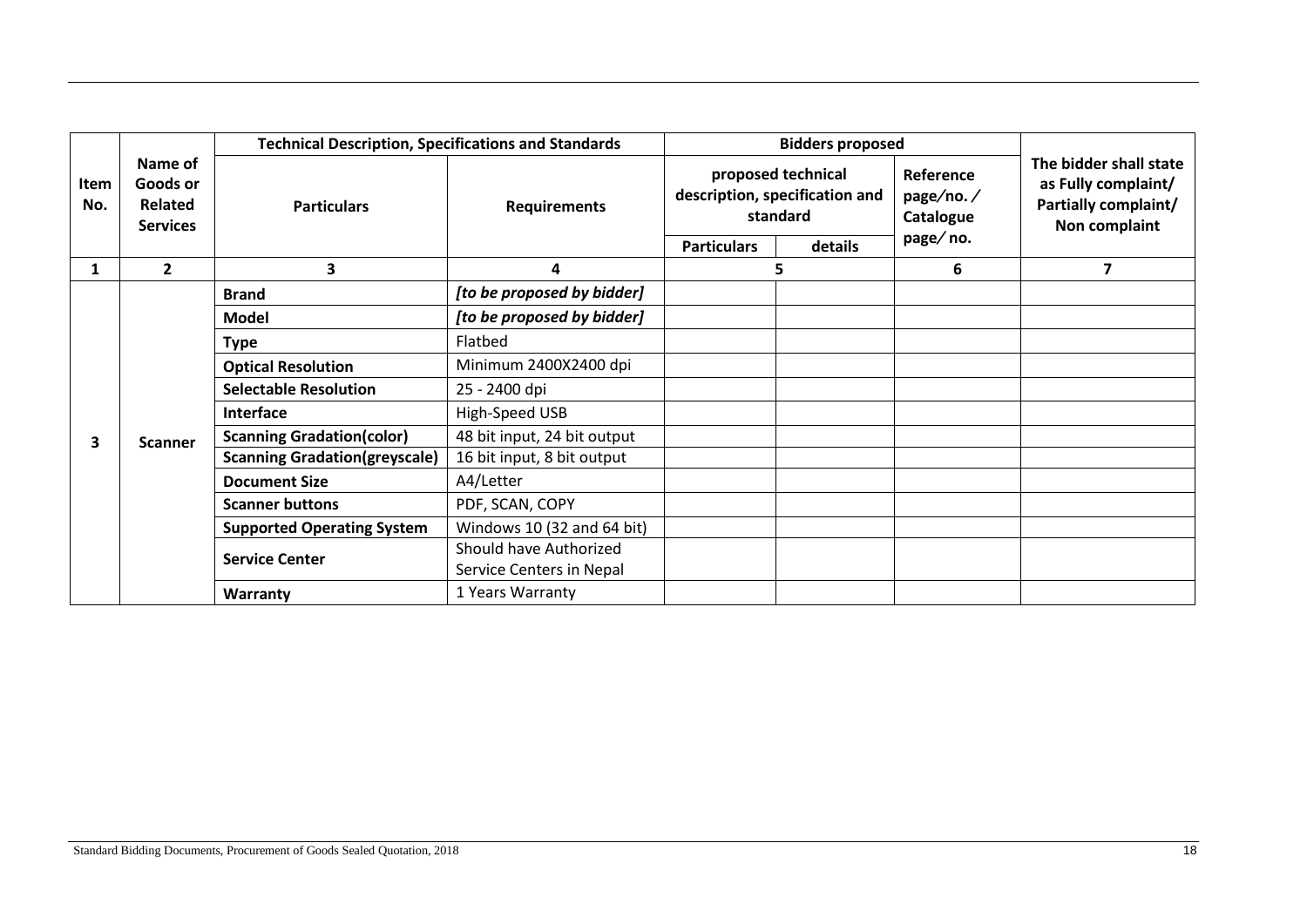| <b>Item</b><br>No. | <b>Name</b><br>of<br>Goods<br><b>or</b><br>Related<br><b>Services</b> | <b>Technical Description, Specifications and Standards</b> |                                                    |                                                                  | The bidder shall<br>state as Fully |                                           |                                                    |
|--------------------|-----------------------------------------------------------------------|------------------------------------------------------------|----------------------------------------------------|------------------------------------------------------------------|------------------------------------|-------------------------------------------|----------------------------------------------------|
|                    |                                                                       | <b>Particulars</b>                                         | <b>Requirements</b>                                | proposed technical<br>description, specification<br>and standard |                                    | Reference page/no./<br>Catalogue page/no. | complaint/ Partially<br>complaint/Non<br>complaint |
|                    |                                                                       |                                                            |                                                    | <b>Particulars</b>                                               | details                            |                                           |                                                    |
| $\mathbf{1}$       | $\overline{2}$                                                        | $\overline{\mathbf{3}}$                                    | 4                                                  | 5                                                                |                                    | 6                                         | $\overline{7}$                                     |
|                    |                                                                       | <b>Brand</b>                                               | [to be proposed by bidder]                         |                                                                  |                                    |                                           |                                                    |
|                    |                                                                       | <b>Model</b>                                               | [to be proposed by bidder]                         |                                                                  |                                    |                                           |                                                    |
|                    |                                                                       | Supported<br>Connectivity                                  | 4G LTE FDD Band<br>800/850/900/1800/2100/2600MHz   |                                                                  |                                    |                                           |                                                    |
|                    |                                                                       |                                                            | 3G WCDMA Band 900/2100MHz                          |                                                                  |                                    |                                           |                                                    |
|                    |                                                                       |                                                            | 2G GSM/EDGE/GPRS:<br>850/900/1800/1900MHz          |                                                                  |                                    |                                           |                                                    |
|                    | <b>Dongol</b>                                                         | Data rate                                                  | 4G LTE DL Minimum 150Mbps                          |                                                                  |                                    |                                           |                                                    |
|                    |                                                                       |                                                            | 4G LTE UL Minimum 50Mbps                           |                                                                  |                                    |                                           |                                                    |
|                    |                                                                       | <b>Wi-Fi Technology</b>                                    | 2.4 GHz 802.11b/g/n                                |                                                                  |                                    |                                           |                                                    |
|                    |                                                                       | <b>Users Capacity</b>                                      | Should Support Minimum 6 concurrent<br>users(WIFI) |                                                                  |                                    |                                           |                                                    |
|                    |                                                                       | <b>Power Backup</b>                                        | Minimum 1800 mAh battery included                  |                                                                  |                                    |                                           |                                                    |
|                    |                                                                       | <b>Operating System</b><br>Compatibility                   | Should support Microsoft Windows 10                |                                                                  |                                    |                                           |                                                    |
|                    |                                                                       | <b>Telecom Operators</b>                                   | Should support NTC, NCELL, SMART CELL              |                                                                  |                                    |                                           |                                                    |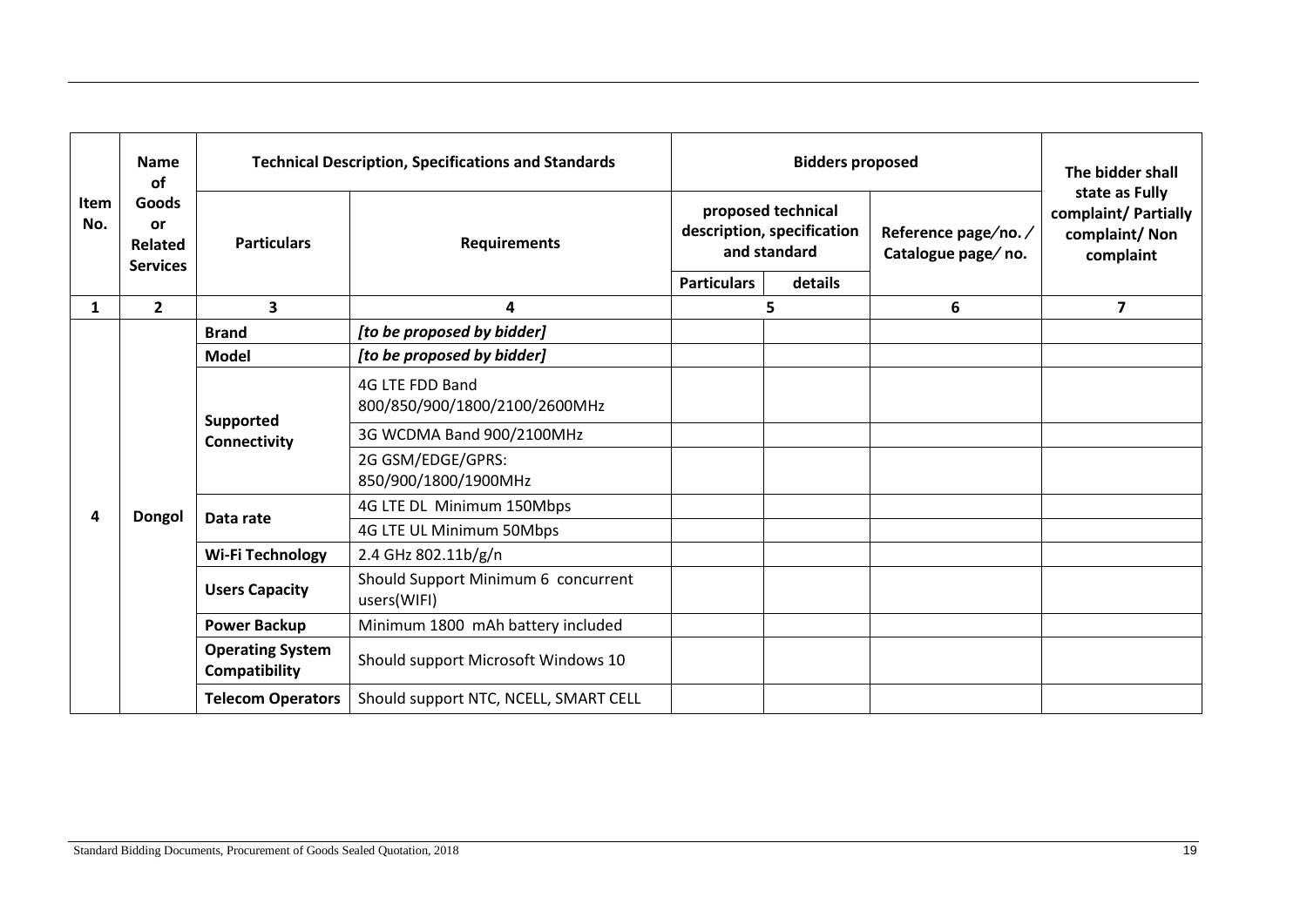# **Section VI. General Conditions of Contract**

<span id="page-20-0"></span>

| 1. | <b>Definitions</b>                | 1.1 | In this contract, the following terms shall be interpreted as indicated:                                                                                                                                                                                                                                             |
|----|-----------------------------------|-----|----------------------------------------------------------------------------------------------------------------------------------------------------------------------------------------------------------------------------------------------------------------------------------------------------------------------|
|    |                                   |     | "The Contract" means the agreement entered into between the Purchaser<br>a.<br>and the Supplier, as recorded in the Contract Form Signed by the parties,<br>including all attachments and appendices thereto and all documents<br>incorporated by reference therein;                                                 |
|    |                                   |     | "The Contract Price" means the price payable to the Supplier under the<br>b.<br>contract for the full and proper performance of its contractual obligation;                                                                                                                                                          |
|    |                                   |     | "The Goods" means Equipment and related Accessories and spare-parts or<br>c.<br>any other materials which the Supplier is required to supply to the<br>Purchaser under the contract;                                                                                                                                 |
|    |                                   |     | "Services" means services ancillary to the supply of the goods such as<br>d.<br>transportation and insurance including the installation, commissioning and<br>the operational and maintenance training of the supplied equipment.                                                                                    |
|    |                                   |     | "The Purchaser" means the procuring entity purchasing the goods;<br>e.                                                                                                                                                                                                                                               |
|    |                                   |     | f.<br>"The Supplier" means the organization supplying the goods and services<br>under this contract.                                                                                                                                                                                                                 |
| 2. | <b>Technical</b><br>Specification | 2.1 | The goods supplied under this contract shall confirm to the standards mentioned<br>in the Technical Specification.                                                                                                                                                                                                   |
| 3. | <b>Patent Right</b>               | 3.1 | The Supplier shall indemnify the Purchaser against all third-party claims of<br>infringement of patent, trademark or industrial design rights arising from use of<br>goods or any part thereof in the Purchaser's country.                                                                                           |
| 4. | Performance<br><b>Security</b>    | 4.1 | Within seven days (7) of receipt of award of contract from the Purchaser, the<br>successful Bidder shall furnish the performance security in the Performance<br>Security Form provided in the Bidding Documentsfor the due performance of the<br>Contract in the amounts specified in the SCC.                       |
|    |                                   | 4.2 | Failure of the successful Supplier to comply with the requirement of Sub - clause<br>4.1 shall constitute sufficient grounds for the annulment of the award and<br>forfeiture of the bid security, in which event the Purchaser may make the award<br>to the next lowest Supplier or call for new sealed quotations. |
|    |                                   | 4.3 | The proceeds of the Performance Security shall be payable to the Purchaser as<br>compensation for any loss resulting from the Supplier's failure to complete its<br>obligations under the Contract.                                                                                                                  |
|    |                                   | 4.4 | The validity of Performance Security shall be the sum of delivery period,<br>warranty period from the date of the issue of final acceptance certificate to the                                                                                                                                                       |
|    |                                   | 4.5 | Supplier and additional one month.<br>The performance security shall be released within 28 days of completion of<br>warranty period and upon submission of claim by the Supplier.                                                                                                                                    |
|    |                                   |     |                                                                                                                                                                                                                                                                                                                      |
| 5. | Inspection and                    | 5.1 | The Purchaser or its Representative shall have the right to inspect and/or test                                                                                                                                                                                                                                      |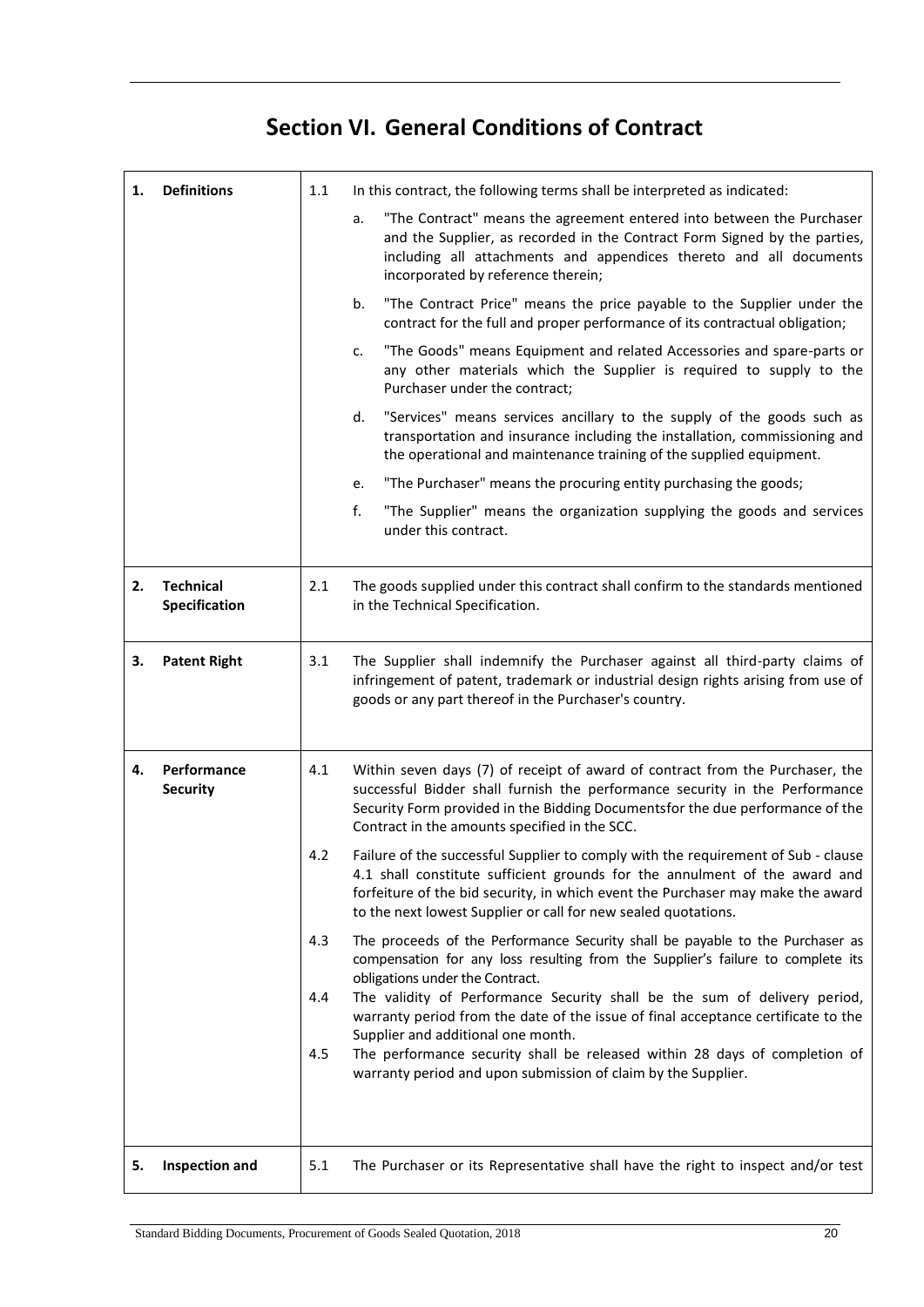|    | <b>Tests</b>             | the goods to confirm their conformity to the Technical Specification and the<br>quality of performance after the supply and delivery of good to the Purchaser's<br>premises                                                                                                                                                          |
|----|--------------------------|--------------------------------------------------------------------------------------------------------------------------------------------------------------------------------------------------------------------------------------------------------------------------------------------------------------------------------------|
|    |                          | 5.2<br>The Purchaser may reject any Goods or any part thereof that fail to pass any test<br>and/or inspection or do not conform to the specifications. The Supplier shall<br>either rectify or replace such rejected Goods or parts thereof or make<br>alterations necessary to meet the specifications at no cost to the Purchaser. |
| 6. | Packing                  | 6.1<br>The Supplier shall provide such packing of the goods as is required to prevent<br>their damage or deterioration during transmit to their final destination as<br>indicated in the contract.                                                                                                                                   |
|    |                          | $6.2$<br>The packing shall be sufficient to withstand, without limitation, rough handling<br>during transit and exposure to extreme temperatures, salt and precipitation<br>during transit and open storage.                                                                                                                         |
|    |                          | 6.3<br>The packing, marking and documentation within and outside the packages shall<br>comply strictly with such special requirements as shall be expressly provided in<br>accordance with international standard and practice.                                                                                                      |
| 7. | <b>Delivery of Goods</b> | 7.1<br>Delivery of the goods shall be made by the Supplier in accordance with the<br>terms specified by the Purchaser in its Schedule of Requirements.                                                                                                                                                                               |
| 8. | <b>Insurance</b>         | The goods supplied under the contract shall be fully insured in the currency of<br>8.1<br>the Sealed Quotation price against loss or damage incidental to manufacture or<br>acquisition, transportation, storage and delivery in the manner specified.                                                                               |
| 9. | Warranty                 | The Supplier warrants that all the goods supplied under the contract shall fully<br>9.1<br>comply with the specification laid down in the contract.                                                                                                                                                                                  |
|    |                          | 9.2<br>Unless otherwise specified in the SCC, the warranty shall remain valid for one<br>year after the goods have been delivered to the final destination indicated in the<br>contract, and accepted by the Purchaser after installation and commissioning of<br>equipment by the Supplier.                                         |
|    |                          | 9.3<br>The Purchaser shall promptly notify the Supplier in writing of any claims arising<br>under this warranty.                                                                                                                                                                                                                     |
|    |                          | Upon receipt of such notice, the Supplier shall, with all reasonable speed,<br>9.4<br>replace the defective goods without cost to the Purchaser. The Supplier will be<br>entitled to remove, at its own risk and cost, the defective goods.                                                                                          |
|    | 10. Payment              | Payment shall be made in the Nepalese currency as specified in the SCC<br>10.1                                                                                                                                                                                                                                                       |
|    |                          | 10.2<br>Payment of the goods shall be made after the delivery and installation and<br>commissioning of goods (if applicable) to the satisfaction of the Purchaser.                                                                                                                                                                   |
|    | 11. Prices               | Prices charged by the Supplier for goods delivered under the contract shall not<br>11.1<br>vary from the prices quoted by the Supplier in its sealed quotation.                                                                                                                                                                      |
|    | 12. Changed Order        | Where the Purchaser desires to make changes in Schedule of Requirement, it<br>12.1<br>shall not exceed more than 15 percent.                                                                                                                                                                                                         |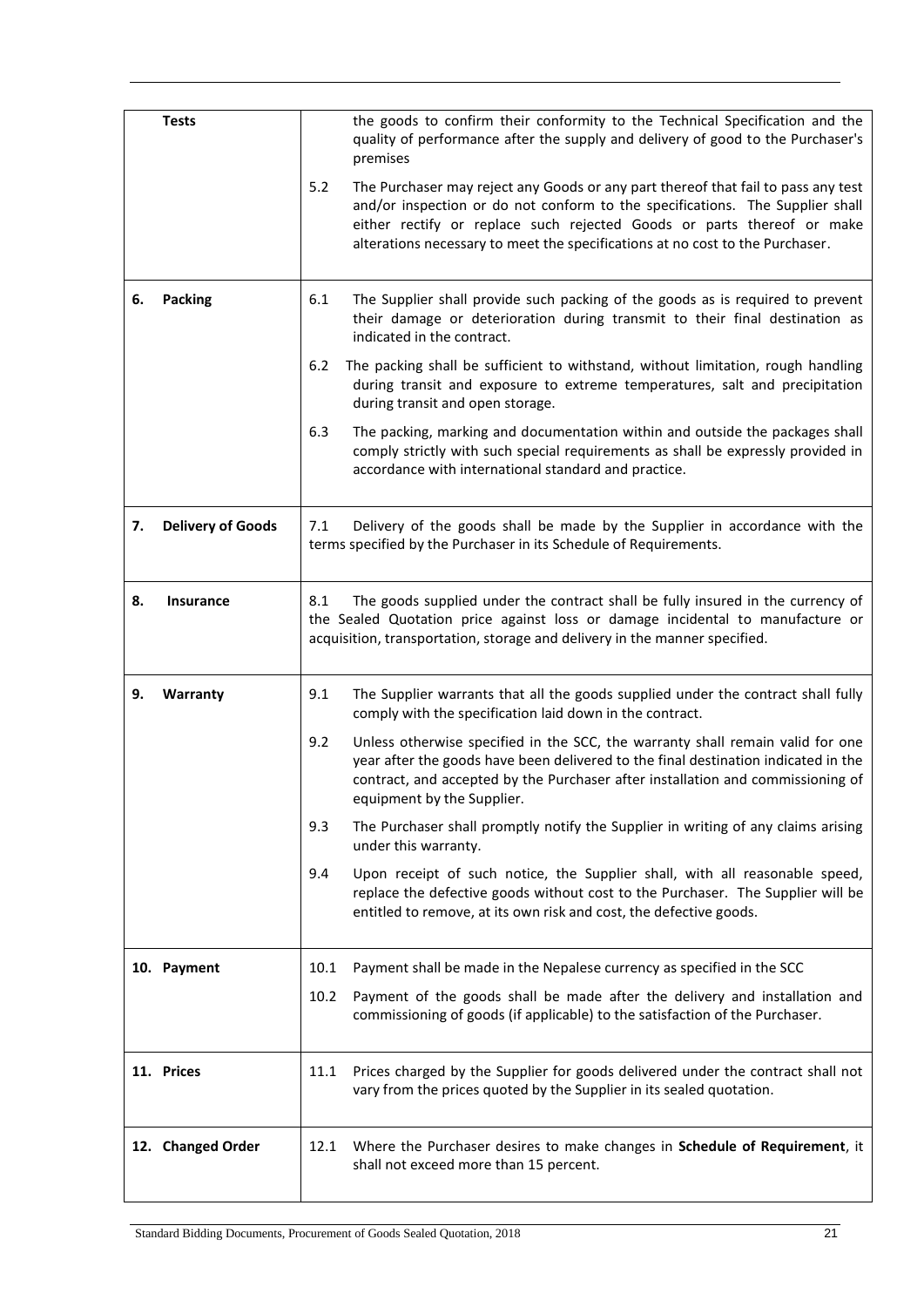| 13. Liquidated<br><b>Damages</b>                        | 13.1 | If the Supplier fails to deliver any or all of the goods within the time period<br>specified in the contract, the Purchaser shall, without prejudice to its other<br>remedies under the contract, deduct from the contract price, as liquidated<br>damages, a sum equivalent to 0.05 percent of the contract price of delayed<br>goods for each day of delay until actual delivery, up to a maximum deduction of<br>10 percent of the delayed goods' contract price. Once the maximum is reached,<br>the Purchaser may consider termination of the contract. |
|---------------------------------------------------------|------|--------------------------------------------------------------------------------------------------------------------------------------------------------------------------------------------------------------------------------------------------------------------------------------------------------------------------------------------------------------------------------------------------------------------------------------------------------------------------------------------------------------------------------------------------------------|
| 14. Resolution of<br><b>Disputes</b>                    | 14.1 | If any dispute or difference of any kind whatsoever shall arise between the<br>Purchaser and the Supplier in connection with or arising out of the Contract, the<br>parties shall make every effort to resolve amicably such dispute or difference by<br>mutual consultation.                                                                                                                                                                                                                                                                                |
|                                                         | 14.2 | If, after thirty (30) days, the parties have failed to resolve their dispute or<br>difference by such mutual consultation, then either the Purchaser or Supplier<br>may give notice to the other party of it's intention to commence arbitration, as<br>hereinafter provided, as to the matter in dispute, and no arbitration in respect of<br>this matter may be commenced unless such notice is given.                                                                                                                                                     |
|                                                         |      | 14.2.1 Any dispute or difference in respect of such a notice of intention to<br>commence arbitration has been given in accordance with this Clause<br>shall be finally settled by arbitration.Arbitration may be commenced<br>prior to or after delivary of the Goods under the Contract.                                                                                                                                                                                                                                                                    |
|                                                         |      | 14.2.2 Arbitration proceedings shall be conducted in accordance with in<br>accordance with the rules of Nepal Council of Arbitration (NEPCA).                                                                                                                                                                                                                                                                                                                                                                                                                |
|                                                         | 14.3 | Notwithstanding any reference to arbitration herein,                                                                                                                                                                                                                                                                                                                                                                                                                                                                                                         |
|                                                         |      | a. the parties shall continue to perform their respective obligations under the<br>Contract unless they otherwise agree; and                                                                                                                                                                                                                                                                                                                                                                                                                                 |
|                                                         |      | b. the Purchaser shall pay the Supplier any monies due the Supplier.                                                                                                                                                                                                                                                                                                                                                                                                                                                                                         |
| 15. Governing<br>Language                               | 15.1 | The Governing Language shall be: Nepali or English                                                                                                                                                                                                                                                                                                                                                                                                                                                                                                           |
| 16. Applicable Law                                      | 16.1 | The applicable law shall be Laws of Nepal.                                                                                                                                                                                                                                                                                                                                                                                                                                                                                                                   |
| 17. Notices                                             | 17.1 | Any Notice given by one party to the other pursuant to the Contract shall be in<br>writing to the address specified in the SCC. The term "in writing" means<br>communicated in written form with proof of receipt                                                                                                                                                                                                                                                                                                                                            |
|                                                         | 17.2 | A Notice shall be effective when delivered or on the Notice's effective date,<br>whichever is later.                                                                                                                                                                                                                                                                                                                                                                                                                                                         |
| 18. Taxes and Duties                                    | 18.1 | The Supplier shall be entirely responsible for all taxes, duties, licence fees and<br>other such levies imposed by the GON.                                                                                                                                                                                                                                                                                                                                                                                                                                  |
| 19. Operation,<br><b>Maintenance and</b><br>Spare-parts | 19.1 | The successful Supplier shall supply manufacturer's operation, maintenance and<br>spare-part manuals of the goods (Equipment) as specified in SCC                                                                                                                                                                                                                                                                                                                                                                                                            |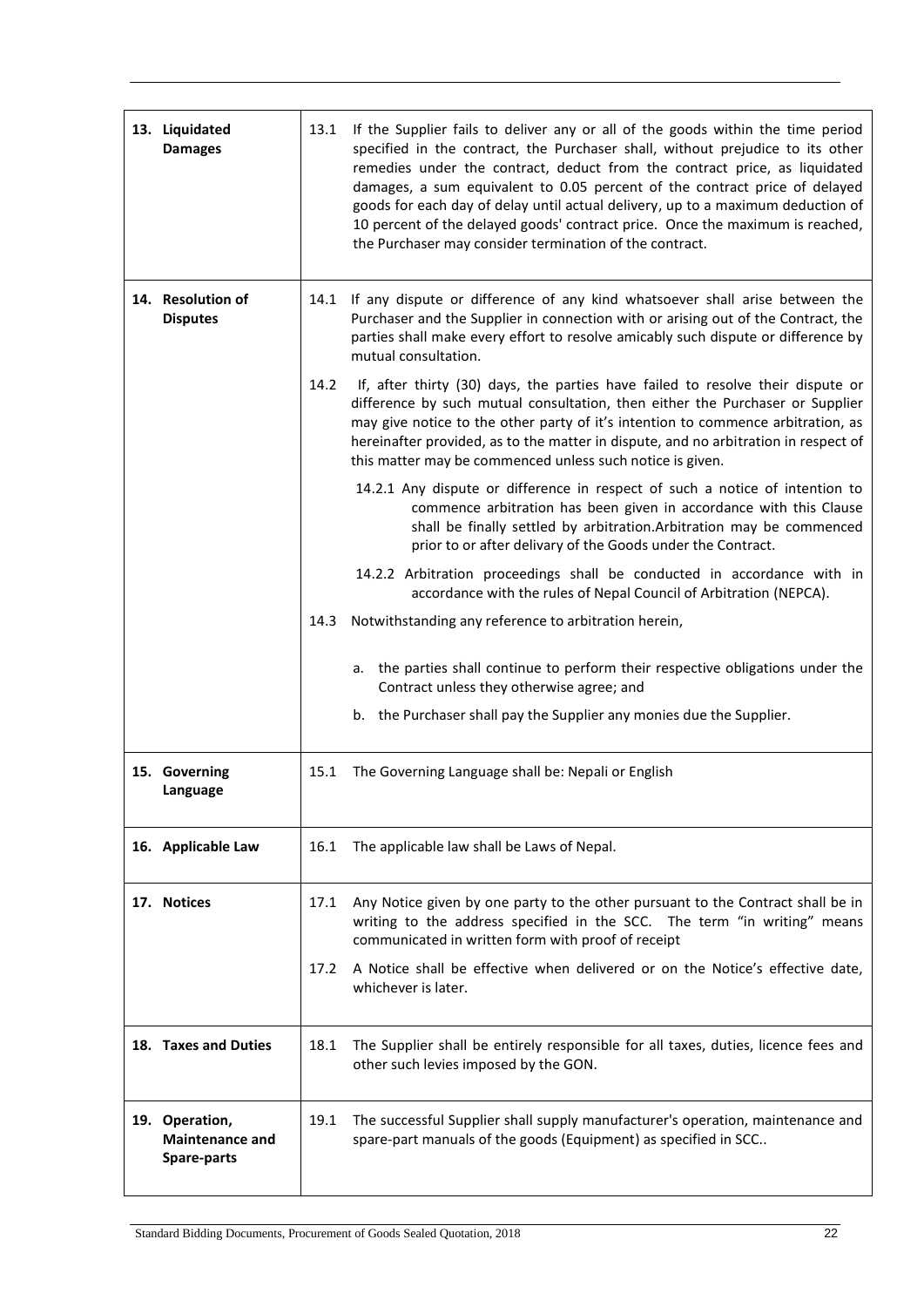| <b>Manuals</b>                     |                                                                                                                                                                                                                                                                                       |
|------------------------------------|---------------------------------------------------------------------------------------------------------------------------------------------------------------------------------------------------------------------------------------------------------------------------------------|
| 20. Conduct of<br><b>Suppliers</b> | 20.1 The Supplier shall be responsible to fulfil his obligations as per the requirement of<br>the Contract Agreement, Quotation documents, GoN's Procurement Act and<br>Regulations.                                                                                                  |
|                                    | 20.2 The Supplier shall not carry out or cause to carryout the following acts with an<br>intention to influence the implementation of the procurement process or the<br>procurement agreement :                                                                                       |
|                                    | give or propose improper inducement directly or indirectly,<br>а.                                                                                                                                                                                                                     |
|                                    | distortion or misrepresentation of facts<br>b.                                                                                                                                                                                                                                        |
|                                    | engaging or being involved in corrupt or fraudulent practice<br>c.                                                                                                                                                                                                                    |
|                                    | interference in participation of other prospective bidders.<br>d.                                                                                                                                                                                                                     |
|                                    | coercion or threatening directly or indirectly to impair or harm, any party or<br>e.<br>the property of the party involved in the procurement proceedings,                                                                                                                            |
|                                    | f.<br>collusive practice among bidders before or after submission of bids for<br>distribution of works among bidders or fixing artificial/uncompetitive bid<br>price with an intention to deprive the Purchaser the benefit of open<br>competitive bid price                          |
|                                    | contacting the Purchaser with an intention to influence the Purchaser with<br>g.<br>regards to the bid or interference of any kind in examination and evaluation<br>of the bids during the period after opening of bids up to the notification of<br>award of contract                |
| 21. Blacklisting Supplier          | 21.1 Without prejudice to any right of the Purchaser under this Contract, the GoN,<br>Public Procurement and Monitoring Office (PPMO) may blacklist a Supplier for<br>his conduct up to three years on the following grounds and seriousness of the<br>act committed by the supplier: |
|                                    | if it is proved that the supplier committed acts pursuant to the Sub - clause<br>a.<br>20.2,                                                                                                                                                                                          |
|                                    | if the supplier fails to sign an agreement pursuant to ITB Clause 24,<br>b.                                                                                                                                                                                                           |
|                                    | if it is proved later that the supplier had committed substantial defect in<br>c.<br>implementation of the contract or had not substantially fulfilled his<br>obligations under the contract or the completed work is not of the specified<br>quality as per the contract,            |
|                                    | d.<br>if convicted by a court of law in a criminal offence which disqualifies the<br>supplier from participating in the contract.                                                                                                                                                     |
|                                    | 21.2 A Supplier declared blacklisted and ineligible by the GON shall be ineligible to bid<br>for a contract during the period of time determined by PPMO and credit<br>information bureau of Nepal.                                                                                   |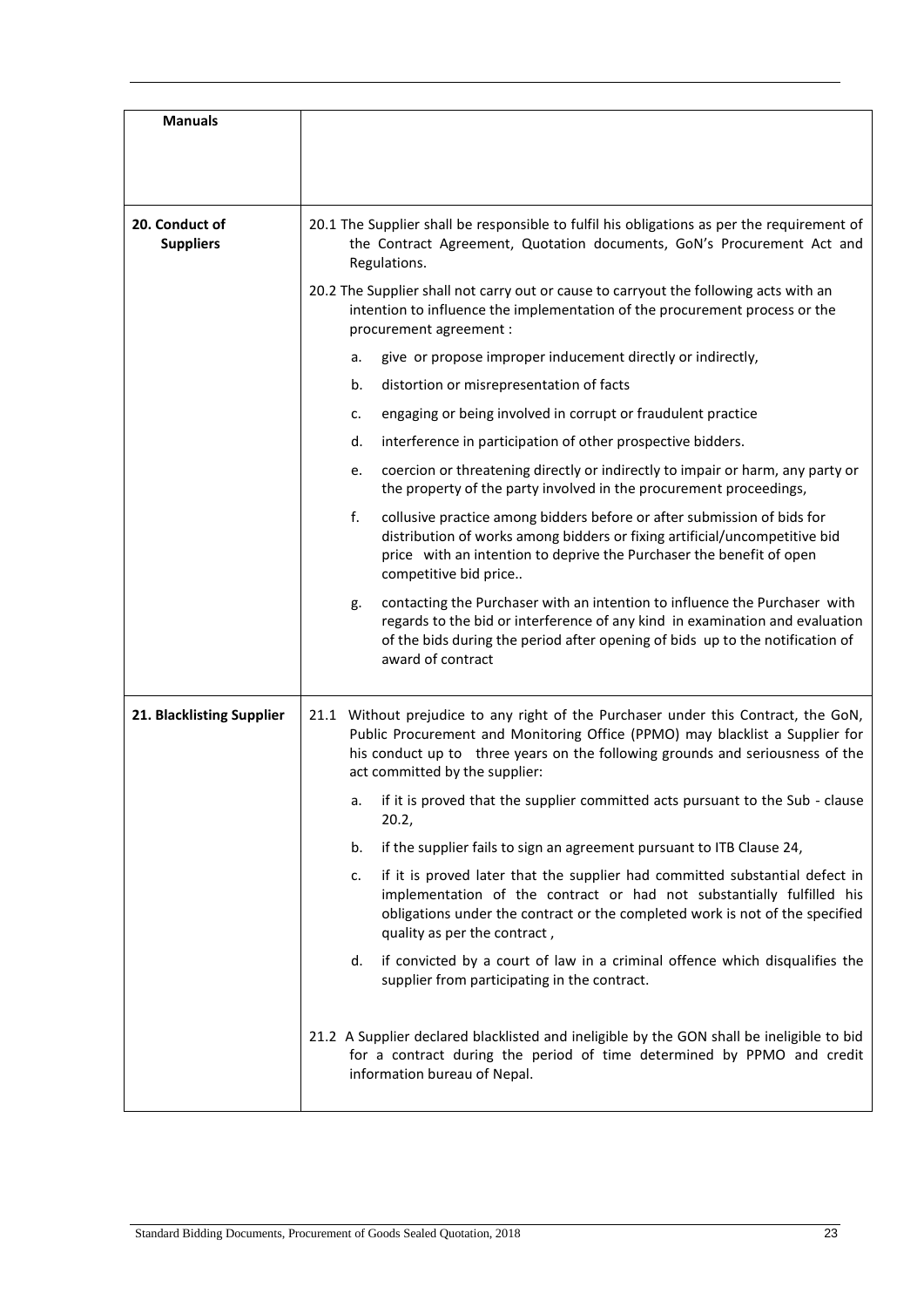### **Section VII - Special Conditions of Contract (SCC)**

This SCC forms part of the Agreement

*[Note: with the exception of the items for which the Purchaser's requirements have been inserted, the Bidder shall complete the following information before submitting his Sealed Quotation.]*

| <b>Clause</b>       | Item                                                                                                                                                                                                                                                                                                                                                                                                                                                                                                                                                                                                                                                                                                                                                                                                                                                                                                                                                                                              |  |  |  |  |  |  |
|---------------------|---------------------------------------------------------------------------------------------------------------------------------------------------------------------------------------------------------------------------------------------------------------------------------------------------------------------------------------------------------------------------------------------------------------------------------------------------------------------------------------------------------------------------------------------------------------------------------------------------------------------------------------------------------------------------------------------------------------------------------------------------------------------------------------------------------------------------------------------------------------------------------------------------------------------------------------------------------------------------------------------------|--|--|--|--|--|--|
| GCC<br>1.1.1<br>(e) | The Purchaser is: Soru Rural Municipality, Jima, Mugu District                                                                                                                                                                                                                                                                                                                                                                                                                                                                                                                                                                                                                                                                                                                                                                                                                                                                                                                                    |  |  |  |  |  |  |
| <b>GCC 4.1</b>      | The Currency of of the performance Security shall be in Nepalese Rupees.<br>The amount of the performance security shall be as follows:<br>if bid price of the bidder selected for acceptance is up to 15 (fifteen) percent<br>(i)<br>below the approved cost estimate, the performance security amount shall be 5<br>(five) percent of the bid price.<br>(ii) For the bid price of the bidder selected for acceptance is more than 15 (fifteen)<br>percent below of the cost estimate, the performance security amount shall be<br>determined as follows:<br>(iii) Performance Security Amount =<br>$[(0.85 \times \text{Cost Estimate} - \text{Bid Price}) \times 0.5] + 5\% \text{ of Bid Price}.$<br>The Bid Price and Cost Estimate shall be inclusive of Value Added Tax.                                                                                                                                                                                                                   |  |  |  |  |  |  |
| <b>GCC 9.1</b>      | The warranty period shall be One (1) year.                                                                                                                                                                                                                                                                                                                                                                                                                                                                                                                                                                                                                                                                                                                                                                                                                                                                                                                                                        |  |  |  |  |  |  |
| <b>GCC 10</b>       | The terms of payment to be made to the Supplier under the contract shall be as<br>follows:<br>The payment shall be made: through accounts unit of the Purchaser<br>1.                                                                                                                                                                                                                                                                                                                                                                                                                                                                                                                                                                                                                                                                                                                                                                                                                             |  |  |  |  |  |  |
| <b>GCC 10</b>       | 2. Payments shall be made in Nepalese Rupees in the following manner:<br>Advance Payment: Twenty [20] percent of the contract price shall be paid<br>within seven (7) days of signing of the contract, and upon submission of<br>request for advance and a bank guarantee from Commercial Bank or<br>Financial Institution eligible to issue Bank Guarantee as per prevailing Law<br>for equivalent amount valid until the goods are delivered and accepted<br>and in the form provided in the Bidding Document.<br>On Delivery and acceptance: Eighty (80) percent. of the Contract Price of<br>the Goods and related services (installation and commissioning of goods<br>(if applicable)) to the satisfaction of the Purchaser delivered shall be paid<br>within thirty (30) days upon submission of Tax Invoice and claim<br>supported by the acceptance certificate issued by the Purchaser or its<br>authorized person/s. Advance payment shall be deducted and settled in<br>this payment. |  |  |  |  |  |  |
| GCC 17.1            | For notices, the Purchaser's address shall be:<br>Name and Address of the Purchaser: Soru Rural Municipality, Jima, Mugu District<br>Facsimile number: 9868395632                                                                                                                                                                                                                                                                                                                                                                                                                                                                                                                                                                                                                                                                                                                                                                                                                                 |  |  |  |  |  |  |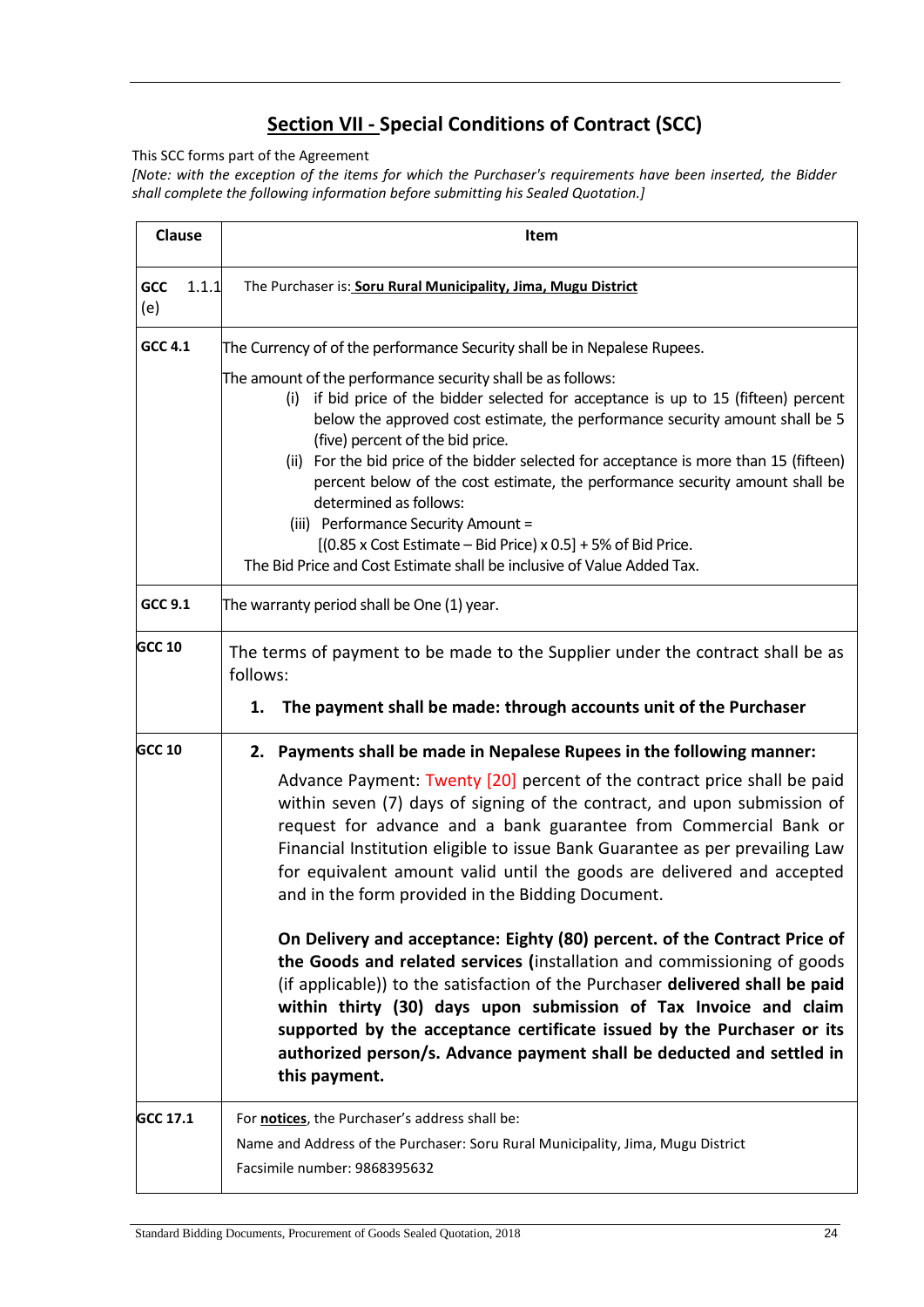| Clause   | <b>Item</b>                                                                                                                                                                    |  |  |  |  |  |  |
|----------|--------------------------------------------------------------------------------------------------------------------------------------------------------------------------------|--|--|--|--|--|--|
|          | e-mail Address: ito.sorumun@gmail.com                                                                                                                                          |  |  |  |  |  |  |
|          | For <b>notices</b> , the Suppliers's address shall be:                                                                                                                         |  |  |  |  |  |  |
|          | Name and Address of the Supplier:                                                                                                                                              |  |  |  |  |  |  |
|          | Telephone number:                                                                                                                                                              |  |  |  |  |  |  |
|          | Facsimile number:                                                                                                                                                              |  |  |  |  |  |  |
|          | e-mail Address:                                                                                                                                                                |  |  |  |  |  |  |
| GCC 19.1 | The Supplier shall supply 1 copies manufacturer's operation, maintenance and spare-part<br>manuals of the goods (Equipment) in English or Nepali language as specified in SCC. |  |  |  |  |  |  |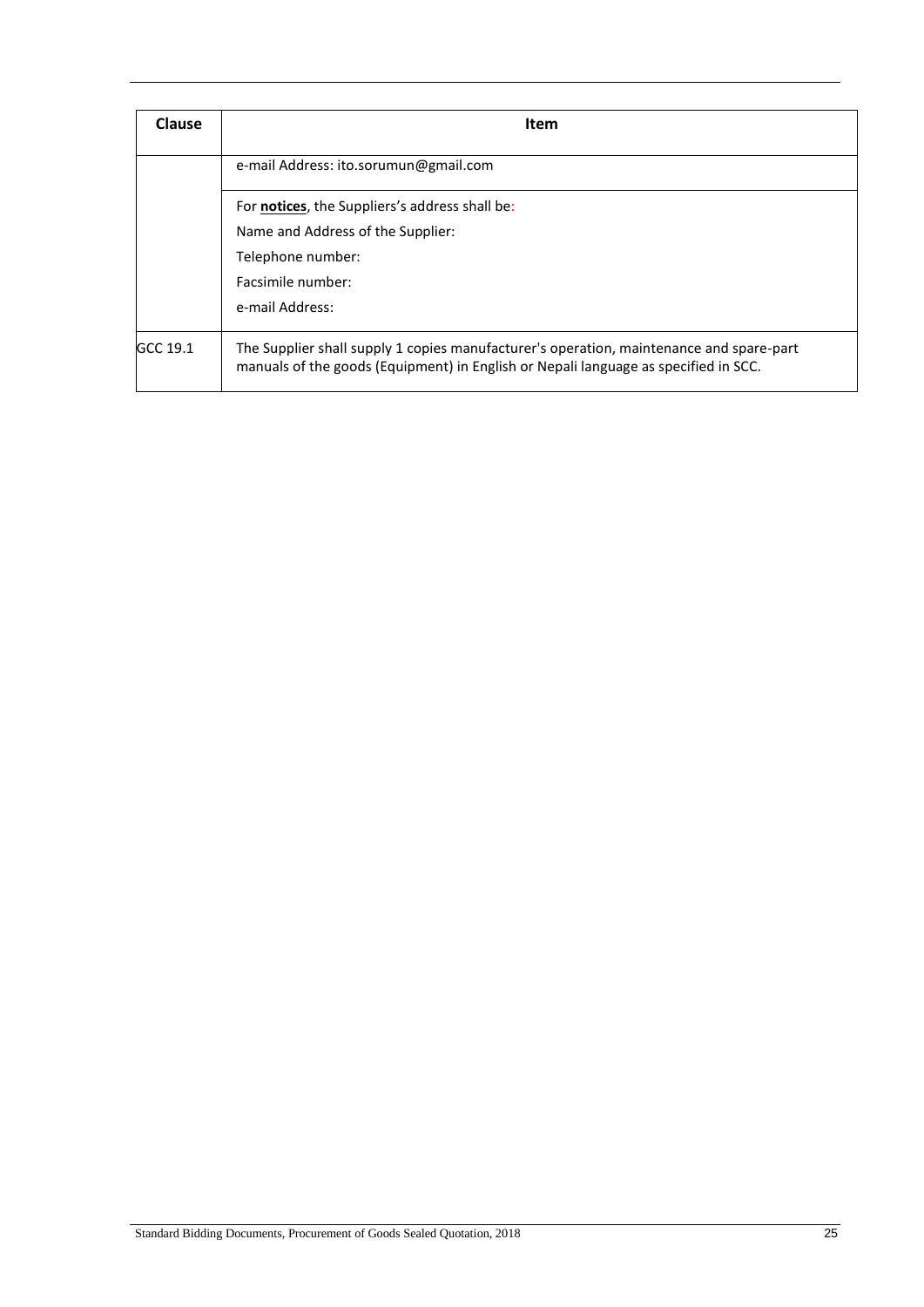### **Section VIII. Contract Form**

### **1. Letter of Acceptance**

*[on letterhead paper of the Purchaser]*

*Date……..*

To: *name and address of the Contractor*

**Subjec : ……………** *Notification of Award*

This is to notify that your Sealed Quotation dated . . . . for execution of the *. . . . . . . . . .name of the contract and identification number, as given in the Contract Data/SCC . . . . . . . . . .* for the Contract price of Nepalese Rupees *[insert amount in figures and words in Nepalese Rupees]*, as corrected in accordance with the Instructions to Bidders is hereby accepted in accordance with the Instruction to Bidders.

You are hereby instructed to contract this office to sign the formal contract agreement within 7 days. As per the Conditions of Contract, you are also required to submit Performance Security, as specified in SCC, consisting of a Bank Guarantee in the format included in Section VIII (Contract Forms) of the Bidding Document.

The Purchaser shall forfeit the bid security, in case you fail to furnish the Performance Security and to sign the contract within specified period.

Authorized Signature: ....................................................................................

Name and Title of Signatory: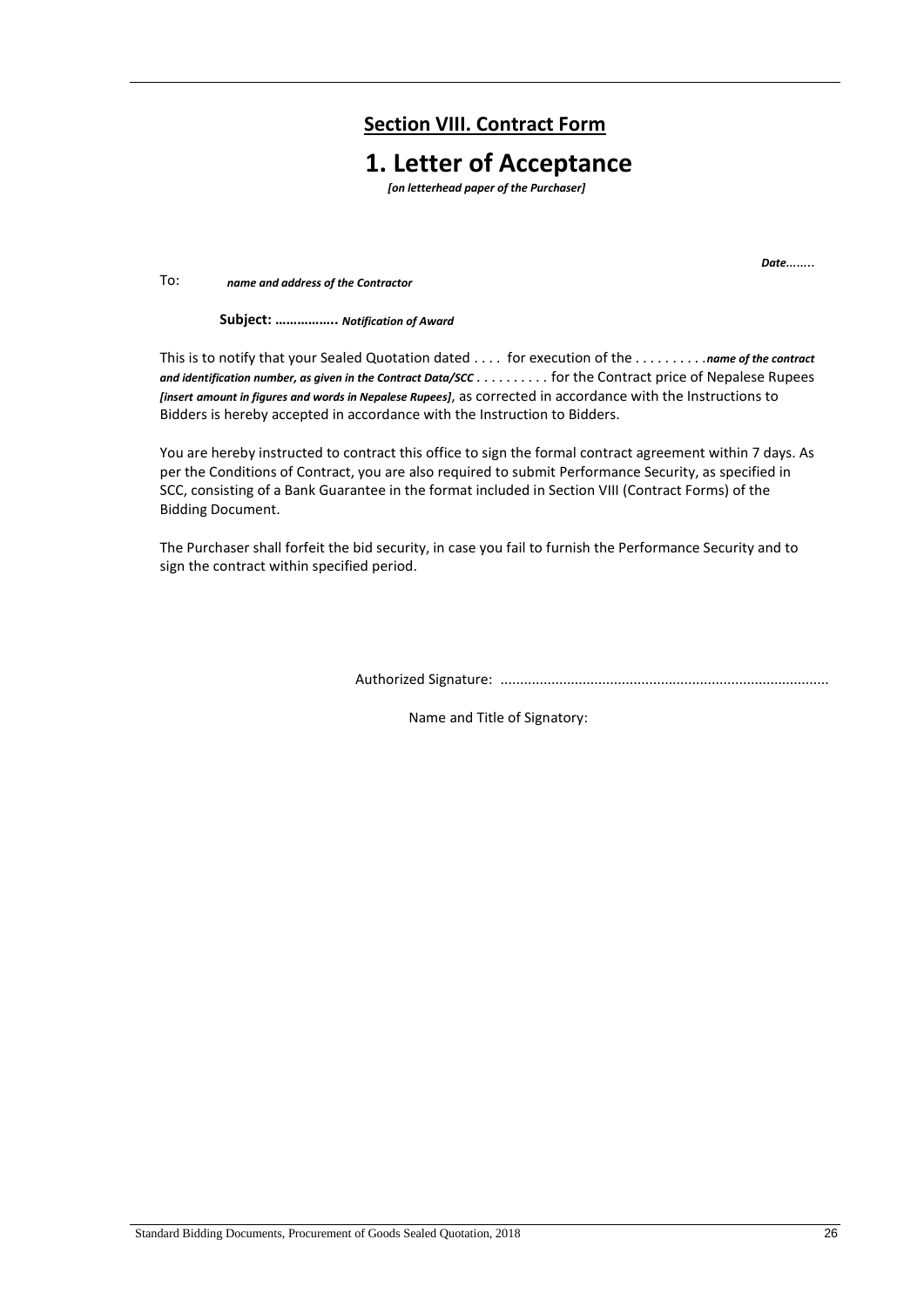### **2. Contract Agreement**

THIS AGREEMENT made the \_\_\_\_\_ day of \_\_\_\_\_\_\_\_\_\_ 20\_\_\_\_\_ between *[name of Purchaser]* (hereinafter called "the Purchaser") of the one part and *[name of Supplier]* of *[city and country of Supplier]* (hereinafter called "the Supplier") of the other part:

WHEREAS the Purchaser invited Sealed Quotation for certain goods and ancillary services, viz., *[brief description of goods and services]* and has accepted a SQ by the Supplier for the supply of those goods and services in the sum of ………………………………………………. *[contract price in words and figures]* (hereinafter called "the Contract Price").

NOW THIS AGREEMENT WITNESSETH AS FOLLOWS:

- 1. In this Agreement words and expressions shall have the same meanings as are respectively assigned to them in the Conditions of Contract referred to.
- 2. The following documents shall be deemed to form and be read and construed as part of this Agreement, viz.:
	- a. Form of Agreement

.

- b. The Purchaser's Notification of Award
- c. The General Conditions of Contract;
- d. Special Conditions of Contract
- e. Quotation Form and the Price Schedule submitted by the Supplier;
- f. The Schedule of Requirements;
- 3. In consideration of the payments to be made by the Purchaser to the Supplier as hereinafter mentioned, the Supplier hereby covenants with the Purchaser to provide the goods and services and to remedy defects therein in conformity in all respects with the provisions of the Contract.
- 4. The Purchaser hereby covenants to pay the Supplier in consideration of the provision of the goods and services and the remedying of defects therein, the Contract Price or such other sum as may become payable under the provisions of the contract at the times and in the manner prescribed by the Contract.

IN WITNESS whereof the parties hereto have caused this Agreement to be executed in accordance with their respective laws the day and year first above written.

| On behalf of the Purchaser | On behalf of the Supplier |
|----------------------------|---------------------------|
| Name:                      | Name:                     |
| Designation:               | Designation:              |
| Sign:                      | Sign:                     |
| Seal:                      | Seal:                     |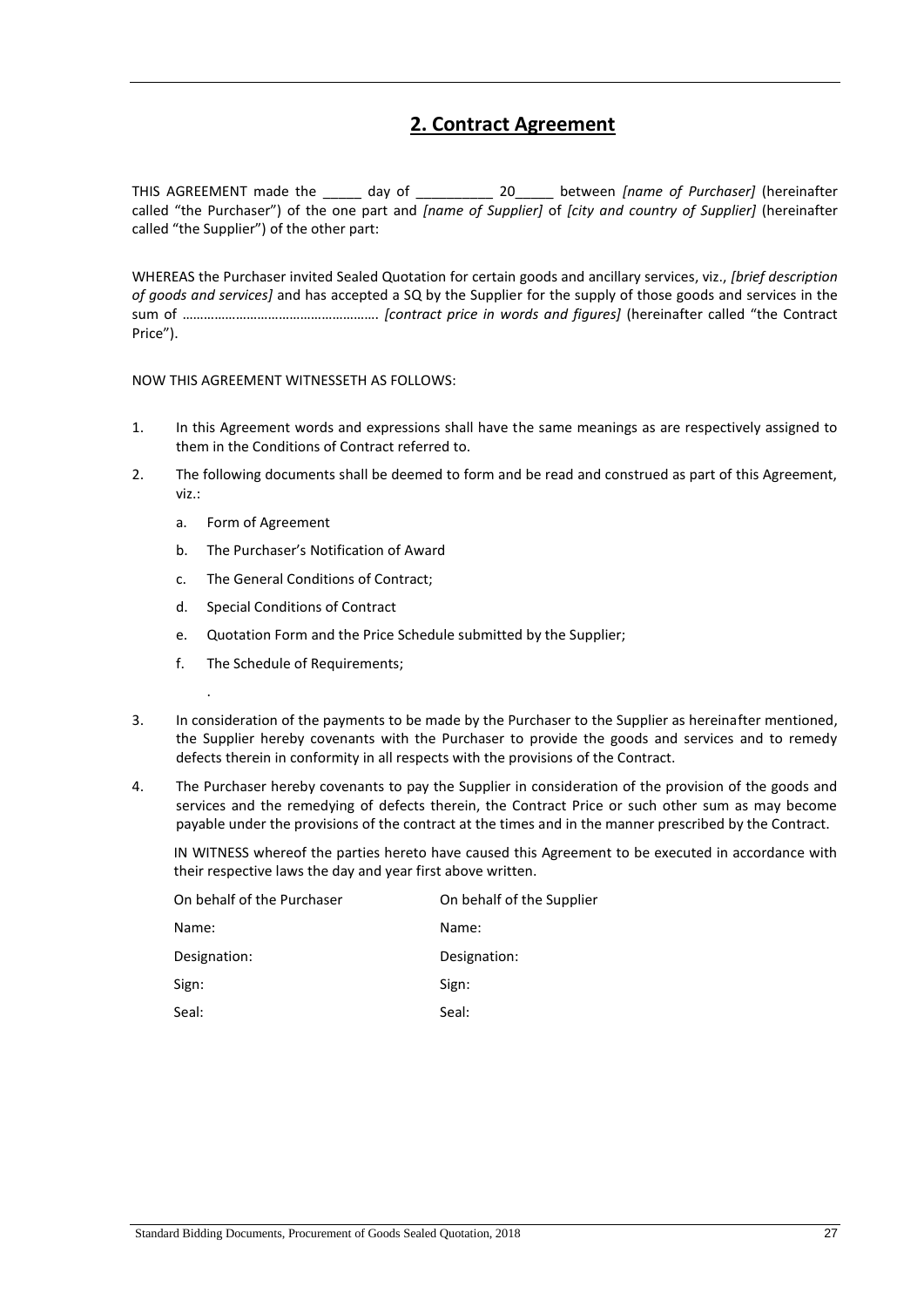### **3. Performance Security**

Date :

To: *[name and address of the Purchaser]*

WHEREAS **[insert complete name of Supplier**] (hereinafter "the Supplier") has received the notification of award for the execution of **[insert identification number and name of contract]** (hereinafter "the Contract").

AND WHEREAS it has been stipulated by you in the aforementioned Contract that the Supplier shall furnish you with a security [**insert type of security**] issued by a reputable guarantor for the sum specified therein as security for compliance with the Supplier's performance obligations in accordance with the Contract.

AND WHEREAS the undersigned [**insert complete name of Guarantor**], legally domiciled in [**insert complete address of Guarantor**], (hereinafter the "Guarantor"), have agreed to give the Supplier a security:

THEREFORE WE hereby affirm that we are Guarantors and responsible to you, on behalf of the Supplier, up to a total of [**insert currency and amount of guarantee in words and figures**] and we undertake to pay you, upon your first written demand declaring the Supplier to be in default under the Contract, without cavil or argument, any sum or sums within the limits of [**insert currency and amount of guarantee in words and figures**] as aforesaid, without your needing to prove or to show grounds or reasons for your demand or the sum specified therein.

This security is valid until the [**insert day, month,year**].

Name: [**insert complete name of person signing the Security**]

In the capacity of: [**insert legal capacity of person signing the Security**]

Signed: [**insert signature of person whose name and capacity are shown above**]

Duly authorized to sign the security for and on behalf of: **[insert seal and complete name of Guarantor]**

Date: [**insert date of signing**]